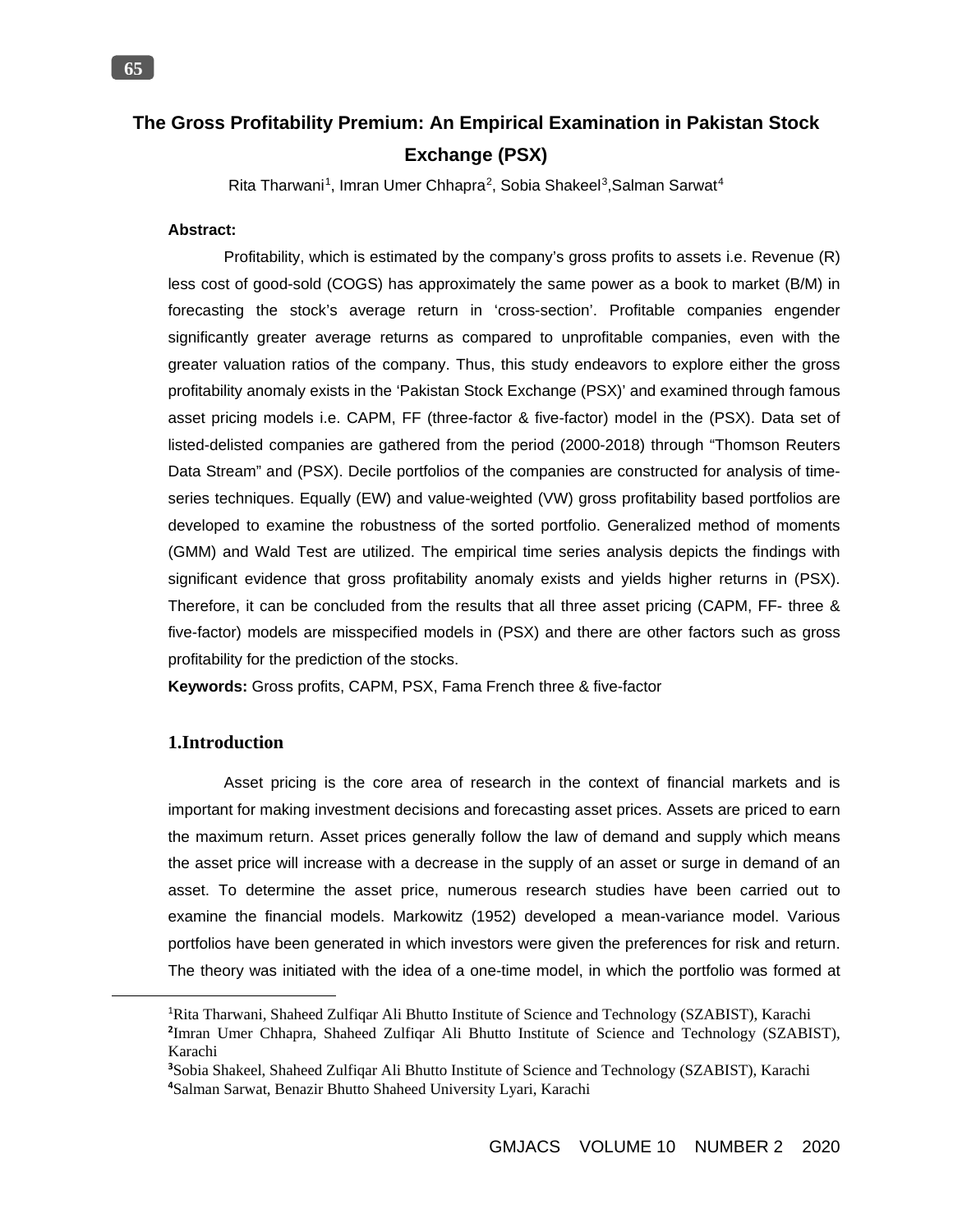the initial period by an investor. Markowitz's contributions which are based on the risk acceptability and the need to make an optimal return with the reduced risk leads to Modern Portfolio Theory (MPT). The MPT was centered on two main ideas. Each investor aims to optimize return for any type of risk and others that the risk can be lessened by portfolio diversification.

The financial economist Sharpe (1964) and Lintner (1965), introduced a famous financial model called the asset pricing model (CAPM). CAPM elucidates the association among the systematic risk and asset's return. This model focuses on individual investments encompass two kinds of risk. Systematic risk is the market risk that can't be mitigated through diversifying the stocks in a different portfolio. Unsystematic (diversifiable) risk can be reduced by diversifying the stocks in different portfolios. Individual stocks are to be rewarded for non- diversifiable risk; the greater the market risk greater will be asset's expected return which generally the investor assumes (Lau & Quay, 1974).

The asset pricing model (CAPM) is the rational and basic concept of finance. However, consequent studies recommend that the cross-sectional changes in the average returns are estimated not only by systematic risk as suggested by the asset pricing (CAPM) model but also by the company's market capitalization, past returns, and (B/M) ratio (Basu, 1977). Ball (1978) claims that market ratios pick up deviation in the expected return as price changes to expected returns. The company's size, market, and (B/M) pull out the information about asset prices which are related to risk and expected return (Fama & French, 1992). Though, both of them identify the linear relationship among the market valuation ratios and the expected return. A question arises, whether beta exhibiting in a risk-based model has been used to single stock can elucidate the size, book to market, value, and impact of momentum on projected return, all of these are considered to be financial market anomalies (Avramov, 2006). Kuhn (1970) marked the term anomaly and suggested that documentation of such anomalies often signals a transitional phase which leads towards an innovative paradigm. These anomalies are either 'cross-sectional' or 'time-series' which are not projected by any paradigm or theory. Market anomaly is termed to as any variations or unexpected occurrence in the pattern of stock's performance from its expected prices which deviate from the currently accepted theories as assumed and determined by the Efficient Market Hypothesis (Frankfurter & Elton, 2001).

There are three basic types of anomalies i.e. fundamental, seasonal, or calendar and technical. Fundamental anomalies are identified using financial analysis of the companies. Calendar anomalies are associated with a specific period i.e. variations in the securities from day to day, month effect, year to year, etc. In technical anomalies, future stock's prices are predicted based on previous prices and related information. Later on, there were many empirical conflicts were observed in the (CAPM) model. The failure of the model and its incomplete description of stock's asset prices lead Fama to develop a model with three factors. They identified the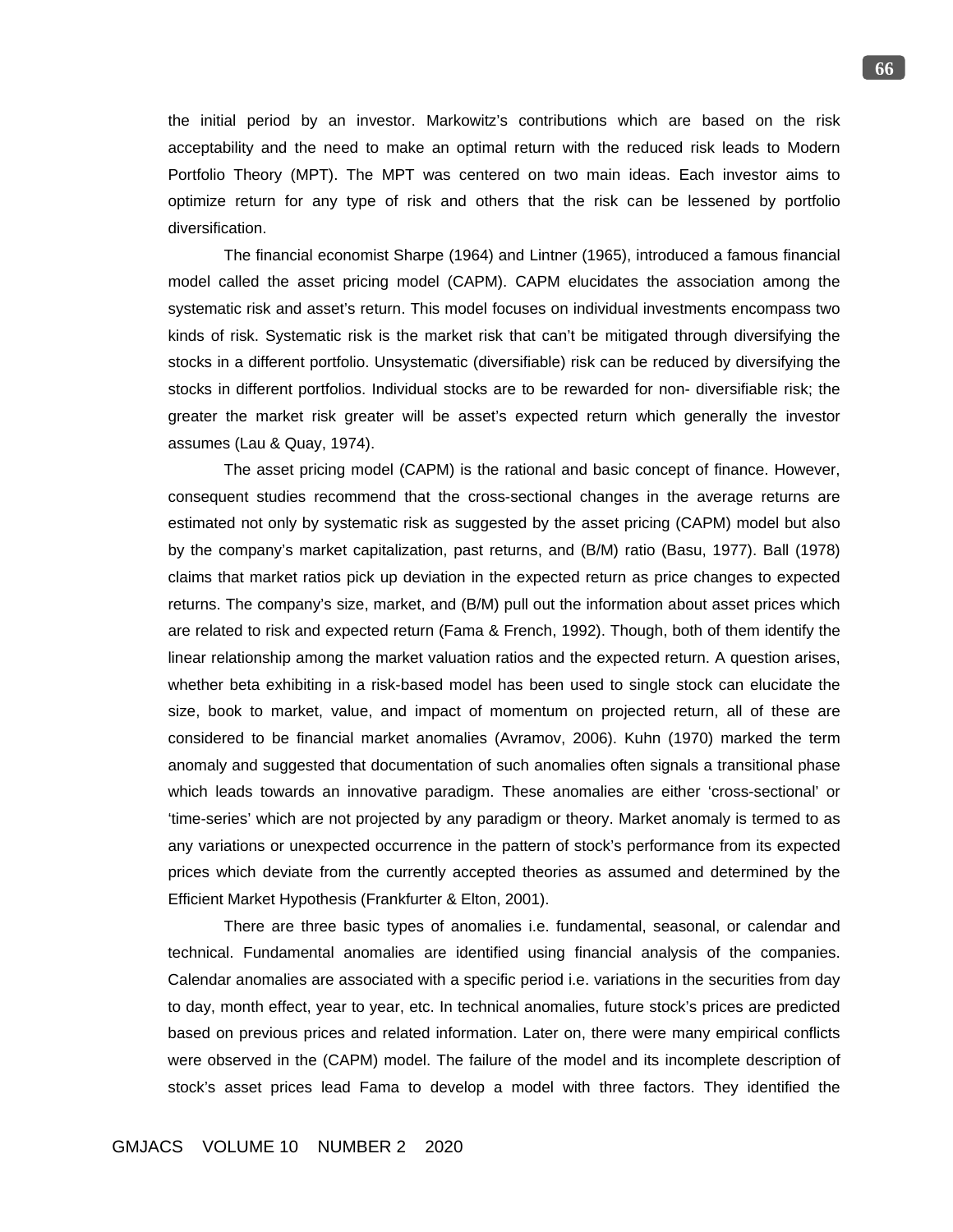projected returns of cross-sectional related mainly to the equity features that can be captured by market, value, and size (except momentum). Fama & French (2015) recognized that two vital factors i.e. profitability and investment are to be added in the model with three variables.

This research study focuses on the fundamental type anomaly i.e. "Gross profitability anomaly." Robert Novy-Marx identified an innovative estimation that is continuing to be maintained by researchers, academics and scholars is the gross profitability premium. The gross profitability produces value such as average excess stock returns and has approximately the same power as (B/M) forecasting the stock's average return in the 'cross-section'. Gross profitability provides robust results in the prediction of stock's return i.e. it includes many anomalies associated with earnings as well as unrelated anomalies like free cash flow-book equity and earning to book- equity. However, a growing literature supports that anomalies associated with profitability have significant power in predicting the cross-section of stock's return and it could be among the topmost options for the fund manager and investors to earn profit maximization from the market anomalies. Gross profitability anomaly is the ratio of revenue (R) less cost of goods sold (COGS) to its overall assets (Marx, 2010).

This study endeavors to explore either the gross profitability anomaly exists in the 'Pakistan Stock Exchange (PSX)'. Following the studies of Novy-Marx (2013) & Kenchington et al; (2019), this study focuses on gross profitability anomaly which is not yet examined in the developing economies like Pakistan. Using famous asset pricing models i.e. CAPM, FF (threefactor & five-factor) model, gross profitability anomaly is checked and examined whether gross profitability anomaly is captured by these models in the (PSX).

## **2.Literature Review**

The asset pricing models have been discussed that are related to the current research study. These models include the Markowitz mean-variance model, CAPM, FF (three & five-factor) model.

#### **2.1:Mean-Variance Model (Markowitz)**

Markowitz (1952) proposed a model called mean-variance. The model is a framework for analyzing the association between 'risk and return'. Portfolios were measured based on only average returns previously. Investors believed that portfolio investment is based on the larger average returns without considering any risk correlated with that portfolio. Markowitz challenged this thought by adding a mean-variance trade-off in examining the selection of the portfolio. His contributions which are based on the risk acceptability and the need to make an optimal return with less risk leads to Modern Portfolio Theory (MPT). Later, the "efficient frontier line" was familiarized by Markowitz which is groundbreaking in various ways. The line is formed when additional stocks in the portfolio are further enhanced in which investors can move and take

GMJACS VOLUME 10 NUMBER 2 2020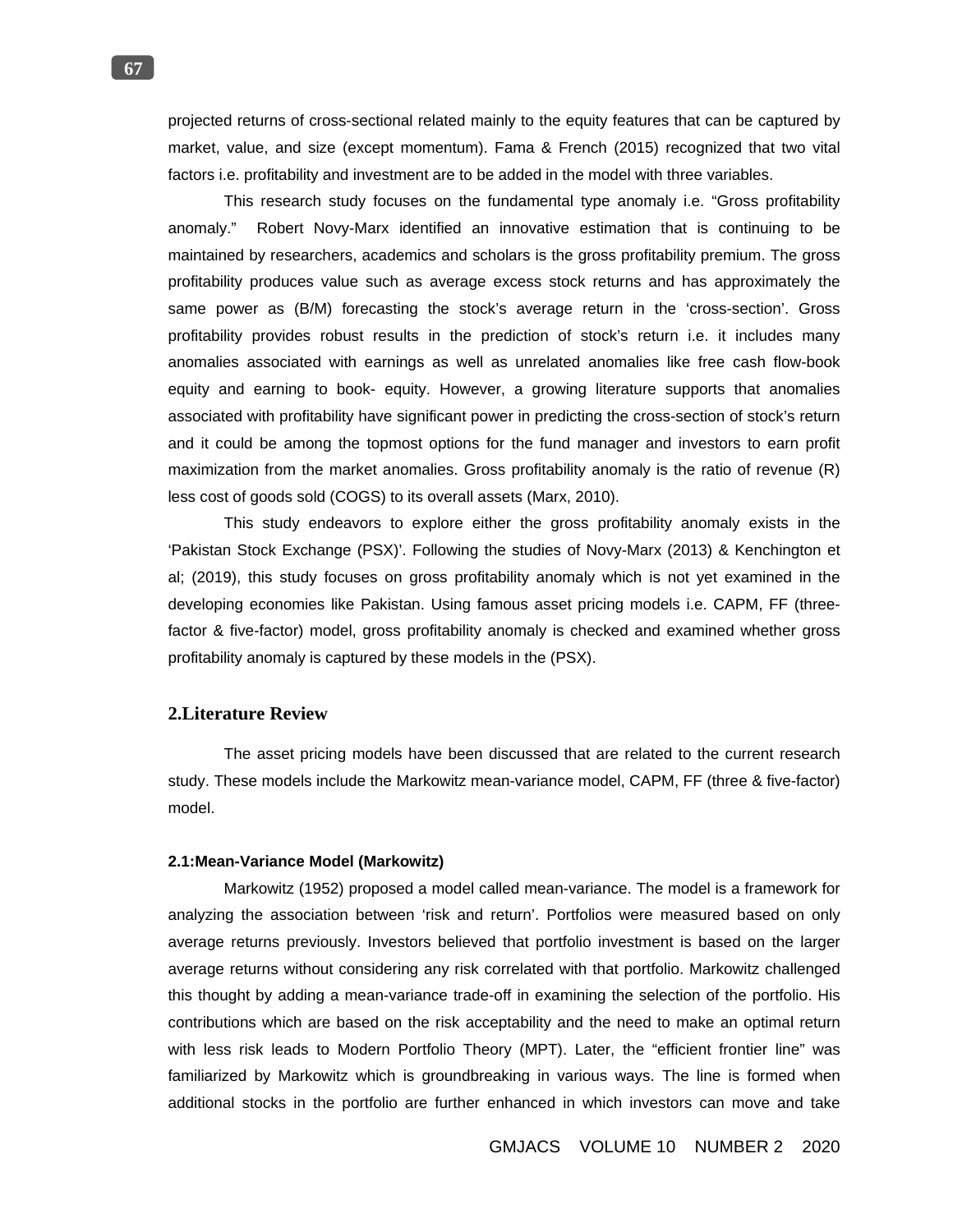decisions along with the frontier line contingent on the risk the individual wants to tolerate. This theory is groundwork by Markowitz which leads to the development of CAPM.

### **2.2:Capital Asset Pricing Model and Deviation**

Based on the Modern Portfolio theory, the CAPM model was introduced by Sharpe and Lintner in 1964 and 1965. CAPM elucidates linear association among the systematic (nondiversifiable risk) and return. The model is used generally by the stockholders in which they predict the related risk associated with the investment and the expected return of the securities (Jagannathan & Wang, 1993). This model is based on some strong assumptions: 1. Investors are logical and avoid risk, 2. An individual has the same viewpoint (homogenous expectations), 3. The limitless amount at a risk-free rate can give and take 4. Single investment, 5. Securities divisibility, 6. In a perfect market no transaction cost and taxes (Bhatti & Hanif, 2010).

 Any variations or unexpected occurrence in the normal pattern of stock's performance from its expected prices which deviate from the currently accepted theories as CAPM and rules of the Efficient Market Hypothesis (EMH) is referred to as anomaly. Fama (1970) delineated one of the imperative paradigm "efficient market hypothesis" of traditional models. The efficient market asserts the market in which various rational investors are competing for profit maximization. All the information about stocks is easily accessible to the stockholders which makes it difficult to earn a higher return than the expected market return. As soon as new information reaches the market, the stocks are repriced immediately and hence unable to earn a higher profit than other buyers.

Kendall (1953) argued that stock prices are random and change due to unpredictable events. Later, Ross (1976) & Roll (1977) elaborated not only the present theory based on the CAPM model but also instigated an innovative theory called arbitrage pricing (APT) theory. APT is based on the groundbreaking idea that inefficient business market opportunities about arbitrage do not exist. The key concept behind this APT is that numerous X factors are associated with the systematic risk and not only one factor as elucidated by the CAPM model. This theory only focuses on systematic deviation and does not consider the firm's specific risk and returns. These firm's specific variations are not correlated with each other as they can be evaded by diversifying the portfolio. This indicates that market places are not usually efficient all the time that exhibit accessible information to the stockholders and also there may be an occurrence of other arbitrage opportunities.

However, following empirical studies by Basu (1977), Ball (1978), Jagadeesh (1990), Banz (1981), and Fama & French (1992) advocates that the cross-sectional changes in the average returns are estimated not only by systematic risk as suggested by the asset pricing (CAPM) model but also by company's market capitalization, past returns, and (B/M) ratio. Consequently, any deviation, irregularity, or abnormality in the stock's normal pattern signpost the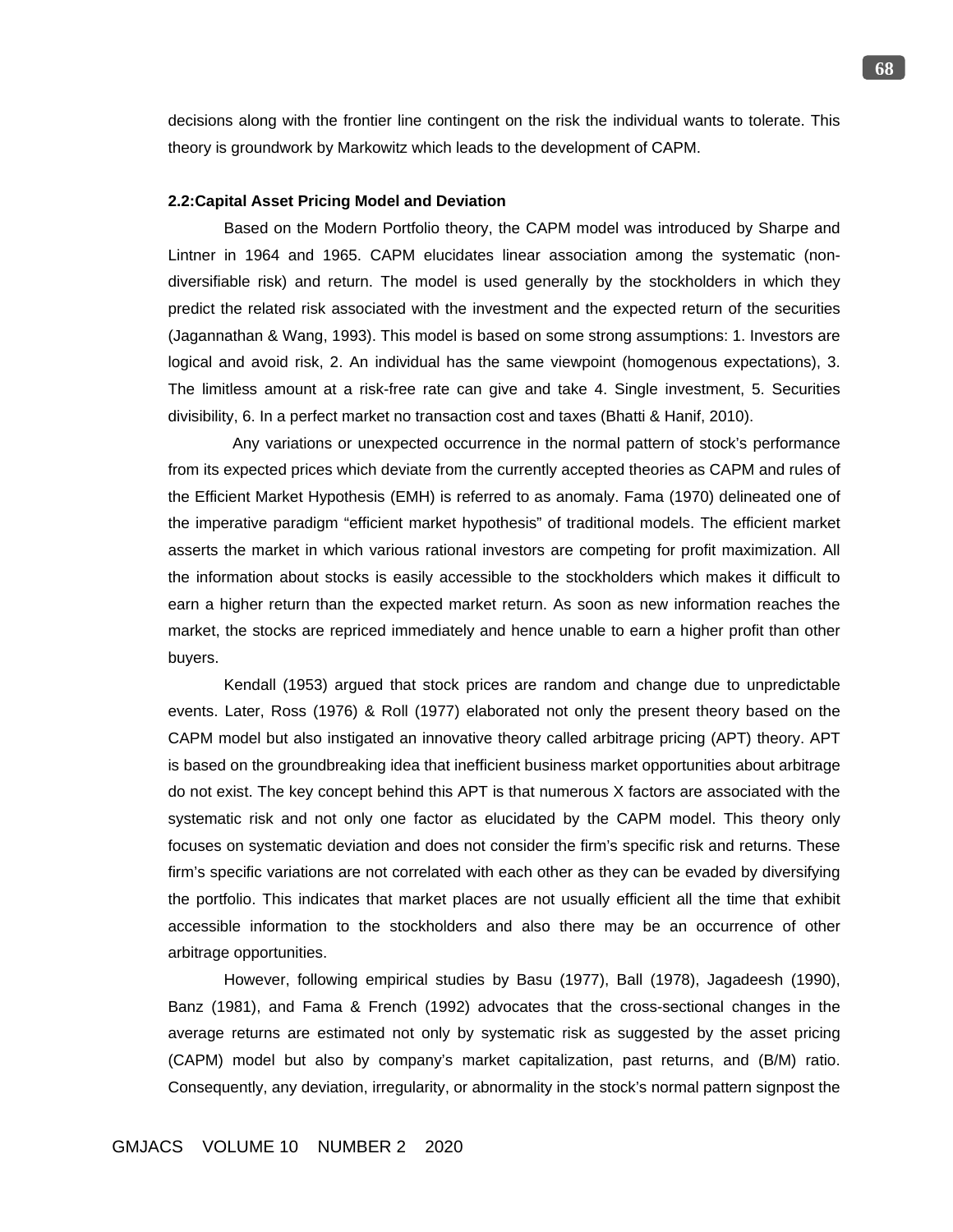presence of an anomaly. Kampman (2011) mentioned in his study that any behavior about the stock returns which is left inexplicable by the CAPM asset pricing model is referred to as an anomaly. Fama and French (FF,1992) excavated the breakthrough and found evidence that only a single beta was not virtuous and adequate to describe the variances and cross-sectional of the stock returns. This motivates FF92 to propound three-factor besides size and value in the CAPM model.

### **2.3:Fama & French Asset Pricing Models**

Cross-section regressions methods of Fama and MacBeth in 1973 were followed by Fama & French (1992). However, both identified two anomalies i.e. size of the company and book to market which CAPM fails to elucidate the above anomalies. They observed that the size of the company and average returns have a negative correlation and securities holding greater B/M leads towards greater average profits. This two-factor size and value were included in the threefactor model which is an improved version of CAPM. SMB is the small market cap firm minus big market cap firms. SMB estimates the past excess stock's return of the small-cap firms over the large-cap firms. The third factor is value i.e. HML. HML is high (book-to-market B/M) firms minus low (book-to-market B/M) firm's ratio.

Fama and French (2015) recognized that two vital factors i.e. profitability and investment are to be added in the (three-factor) model. FF (1993) three-factor asset pricing model has been used extensively in the business industry as well as by academia. However, present evidence advocates the FF (1993) three-factor is an inadequate and incomplete model as the model fails to explain the profitability and investment-related strategies of the stock's return. Initially, Novy-Marx in 2013 provides evidence that profitability monitoring upgrades the value investment strategy performance. Later, Aharoni et al. (2013) recognize the association between investment and equity stock's return. Moreover, stock's mean returns about investment and profitability are not captured by Fama and French (FF93). The findings identified by Novy and Aharoni enthused the foundation of Fama and French (FF, 2015). FF15 tested these two factors i.e. profitability and investment in the US market and noticed that the five-factor (FF15) model provides a better elucidation of average returns as compare to the three-factor model of FF93. Investment is referred to as CMA i.e. Return on the firm's conservative investment minus the firm's aggressive investment. Profitability is referred to as RMW i.e. return of the robust profitable firms minus weak profitable firms.

#### *2.4:Gross Profitability Premium*

Novy-Marx (2013) advocated that profitability, which is estimated by the company's gross profits to assets i.e. revenue (R) less cost of good-sold (COGS) has almost a similar power as a book to market (B/M) in forecasting the mean returns of the cross-section. Profitable companies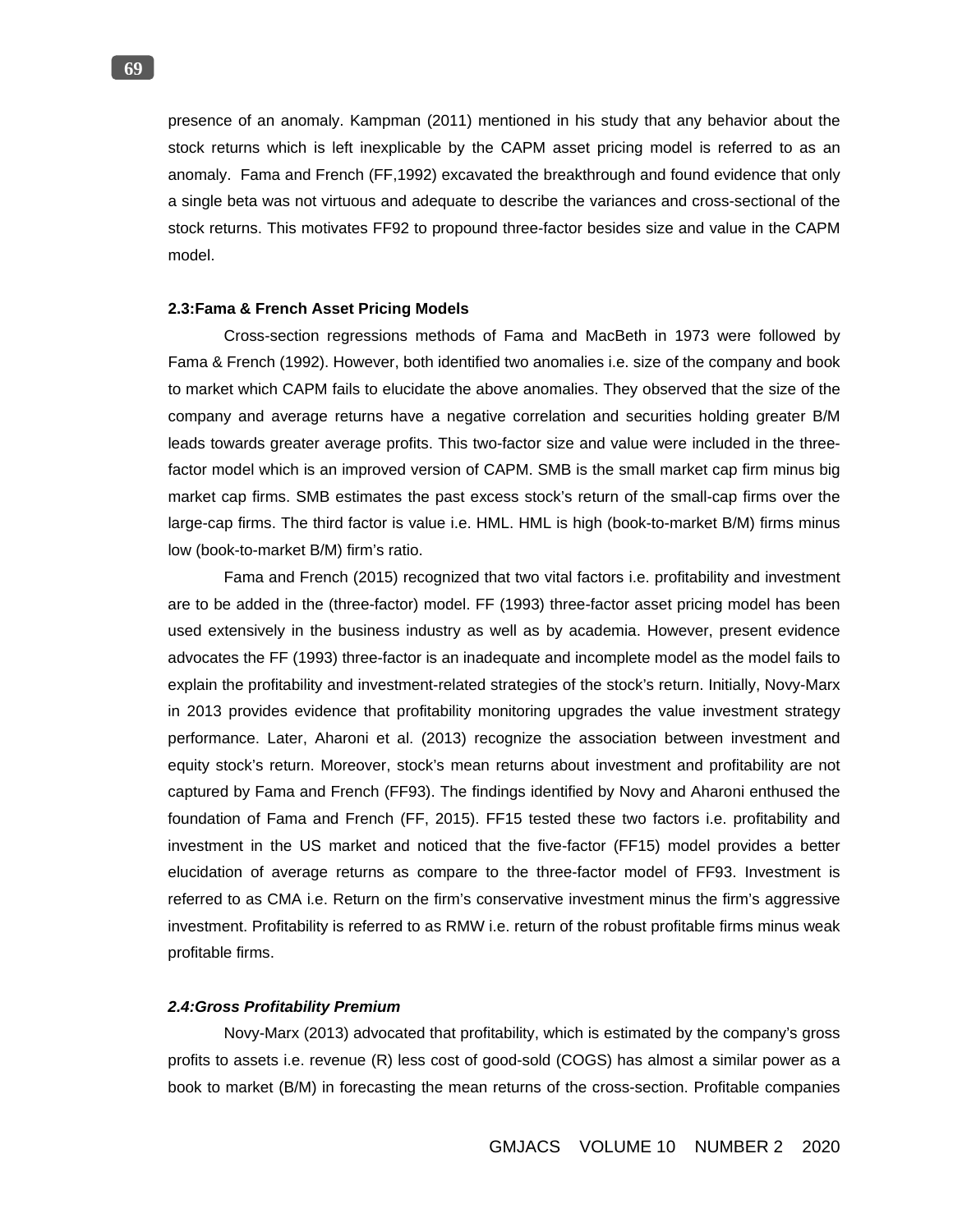engender significantly greater average returns as compare to unprofitable companies, even with the greater valuation ratios of the company. Profitability monitoring intensely enhances the performance of the companies related to value investment strategy, particularly between the greatest liquid company's stocks. However, the consequences are arduous to resolve with popular elucidations of the value-based premium, as companies with the profitability are not as much concern, have elongated periods of cash flow and the operating leverage of the company is smaller.

Novy-Marx (2010) suggested that gross profits to assets provide significant information efficiently and above than that involved in valuations. It is also complementary to the factor bookto-market (B/M). FF (2006) remarked that earnings have much descriptive and explanatory power in cross-section regression carried out by Fama and MacBeth in 1973. Profitability sorts generate the weakest returns of the hedge portfolio and fail to provide any basis for decisions. However, returns and profitability are positively correlated as market cap and book to market (B/M) is controlled (Fama & French, 2008). Novy-Marx conclusions are different than those of previous studies of FF (1993, 2006), in which the study revealed that there is less contribution of profitability in the forecasting of average returns given by size and book to market (B/M). The modification in the Novy-Marx study is that profitability is computed by utilizing gross profits to assets, not by earnings. Gross profitability denotes the 'other-side' of value. He pointed out that gross profitability generates abundant power than earnings in analyzing the returns of the crosssection.

#### **2.5:Gross Profitability & Related Studies**

Value strategies surpass the overall market. Value investing is an investment strategy in which stocks are priced lower comparative to earnings and are traded lower than their book value. Comparatively to growth stocks, value stocks outperform in the market apparently, due to the real growth price or trading of growth investing stocks are much lesser as compare to value stocks (Graham and Dodd, 1934). However, the market overvalues the future growth of investing in growth stocks. Investors overvalue due to two reasons. The first reason behind the idea is that they make misjudgments; another reason is that they mainly concentrate on previous performance despite the fact; the growth rate is unexpected to remain constant in the future. Moreover, financial investors favor growth stocks above value stocks, because of the timeline, instead of waiting for months they tend to produce abnormal average returns within a shorter period (Lakonishok, 2002).

Many previous studies claim that the profitability of the value investment strategies firm is mechanical. Usually, companies in which investors expect a higher rate of return with the higher risk are valued lower, and therefore have a greater book to market (B/M) than companies for which individual prefers lower average returns. Since valuation- ratios support in to recognize the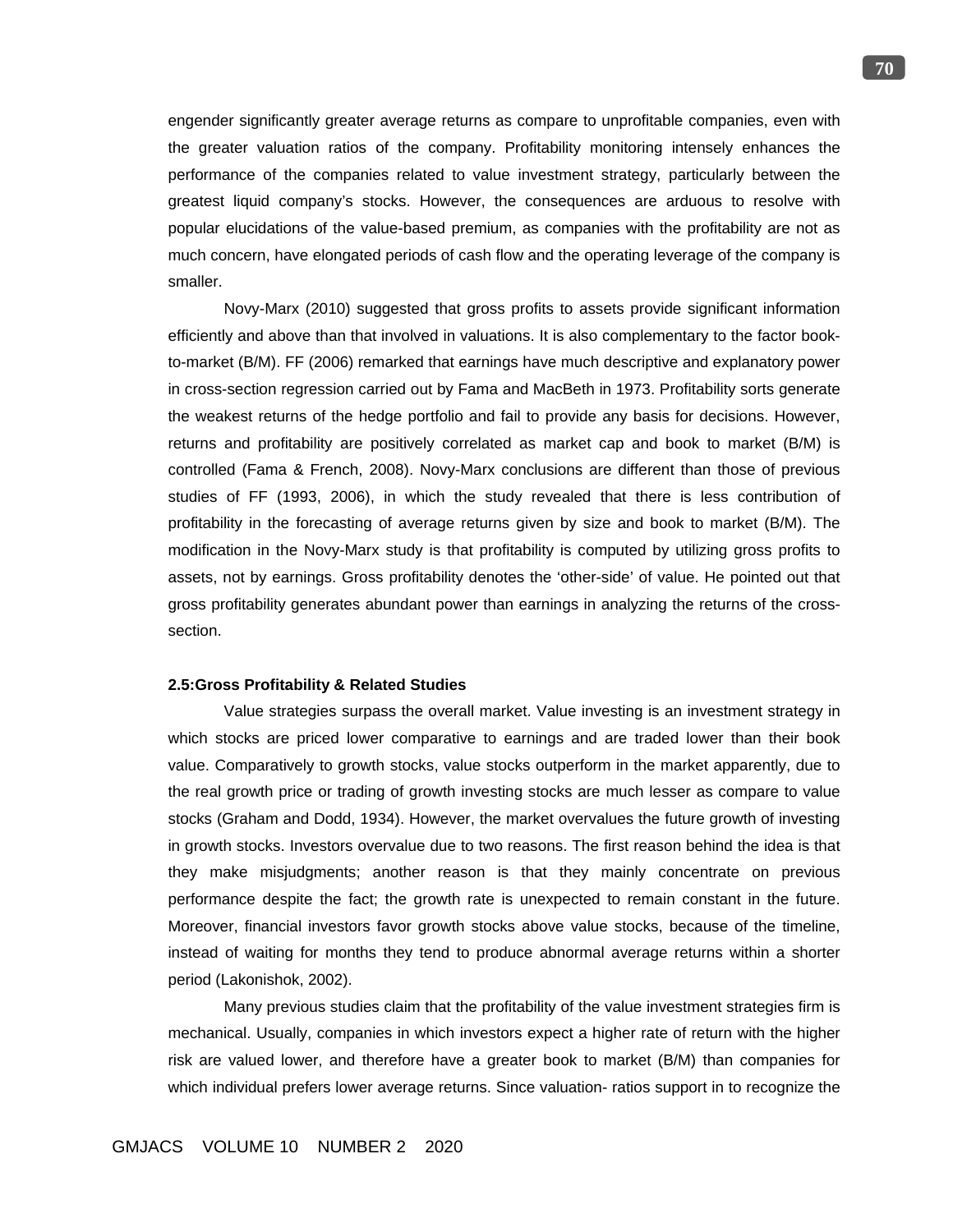deviations in estimated returns, with greater book to market (B/M) signifying greater required returns. Value strategy companies engender greater average returns as compared to growth companies (Ball, 1978). This claim is consistent with the pricing of the risk-based assets; it works if the deviation in expected returns is determined by the investor's behavioral forces.

Another contention by Lakonishok; Shleifer, & Vishny (1994) that small book to market (B/M) stocks are usually overvalued and also purchasing value investment and sales growth investment stocks signifies a crude but produces mispricing in cross-section of stock's return. Strategies centered on gross profitability produce value like average surplus returns, although these strategies are growth strategies that give an outstanding hedge to value. These two strategies contribute to many common qualities, despite being not similar in both covariance and features. Whereas traditional value investment strategies invest in low-cost assets by dealing in expensive products, whereas, profitability strategies follow a different set of value by acquiring the productive asset in exchange of unproductive assets. Since these two effects are affiliated it is capable to analyze the profitability concerning value. Related arguments indicate that companies having productive assets generate greater mean returns than those companies having unproductive assets. In this tactic, deviation in productivity assists in identifying the deviations in investors' expected return rates.

Profitability is another feature of value. Profitable companies are particularly disparate from the value companies. Profitable companies produce greater returns than least profitable companies even though having greater market capitalization. However, dealing with the gross profitability manipulates the value-philosophy, as a consequence, the strategy formed is a growth strategy assessed by valuation ratios. As the strategies, which are developed on value and profitability, average returns are associated negatively and both strategies work together. Moreover, a valued individual can capture the whole profitability premium exclusive of any extra risk. Putting, a strategy of profitability on the top of a current value strategy decreases the overall volatility of the portfolio, even though doubling the individual's exposure to risky securities. As a consequence, value investor gives whole attention towards gross profitability in portfolio selection, since control of profitability intensely upsurges the value-based strategies performance.

Fama & French (2006) examine the expected association among profitability and stock's expected returns and identified their regression of cross-sectional which indicates that earnings are associated with the prediction of the average returns. However, their portfolio analysis recommends that profitability has slight or nothing in the stock's return prediction specified by size and B/M. Additionally, used a simple proxy of current earnings for the measurement of the future profitability, Novy Marx (2013) documents; though gross profitability is a superior and better proxy. Earnings signify a company's real economic profitability and off the income-statement denote the company's real economic profitability decreased by investments which are considered expenses like research and development, expansion of the human capital, or advertisement.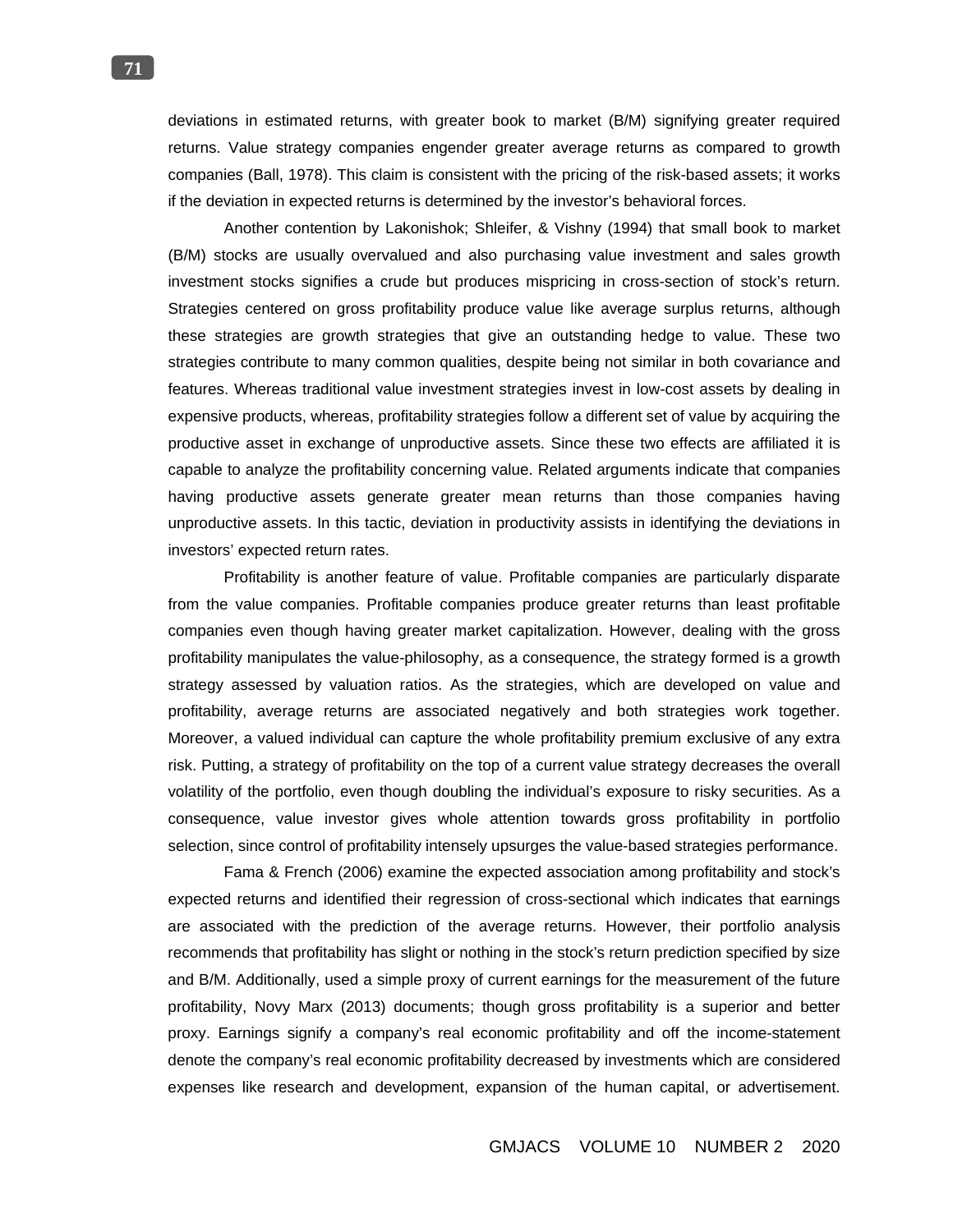These expenses directly decrease earnings without any increment in book equity, however, they are related to greater economic profits and hence greater dividends in the future.

However, Gross-profits are the unpolluted accounting measure in which real economic profits can be evaluated. If one moves, farther down the gross profit in the income statement, the more unclean measures of the profitability. Likewise, if the company expensed on research and development to upsurge its production or make investments in the company's capital to further maintain competitive gain. As a consequence, these actions decrease current earnings. Furthermore, capital expenses that directly upsurge the scale of the company's operations further decrease its free cash flows compared to its competition. These facts indicate that creating the empirical proxy for the company's productivity utilizing gross profits is scaled by a measure of a book based despite market-based. Novy-Marx (2013) utilized book assets to measure gross profitability instead of book equity. As gross profits denote as an asset-based scale of earnings. Thus, gross profit will not decrease by interest payments and therefore, liberated of leverage.

Novy-Marx (2013) documents the result of value-weighted returns constructed based on gross profitability (single sorting), utilizing the New York Stock Exchange (NYSX) data from July (1963) to December 2010. The findings from the time-series regression by using the asset pricing model i.e. Fama & French (three-factor) model depicts the highly significant correlation among gross profits to its assets and book to market (B/M) ratio by using Spearman-rankcorrelation. Profitable firms yield greater average returns as compare to unprofitable firms with significant t-statistic value. Hence, gross profitability is a strong predictor of forthcoming growth.

Lettau & Wachter (2007) reported contradictory findings and observed obstacles from the statement that profitable companies produce greater returns in comparison to the least profitable companies. The model observed that short period assets are riskier over long period assets. Companies based on value strategy have shorter periods and as a result, generate greater average returns as compare to long-period growth companies. Moreover, gross profitability is correlated to long-period growth in earnings, dividends, profits & free cash flow. As a result, profitable companies have an elongated duration in comparison to unprofitable companies. Therefore, the model forecast that profitable companies should under-perform less in comparison to unprofitable companies.

In comparison with other anomalies, gross- profitability anomaly might be the topmost selections for the portfolio managers who expect to deal with and earns revenue through market anomalies (Stambaugh et al, 2012; Novy-Marx, 2013 & Edelen et al, 2016). Kenchington et al; (2019) conducted a study in the U.S market to assess if portfolio managers employ the gross profitability based anomaly. The gross-profitability investing measure (GPIM) was constructed utilizing mutual fund data. The study found that funds contained in the highest GPIM (quintile) are significantly performed well than those contained in the lowest (quintile) and yield greater monthly return through (three-factor) model and Carhart (four-factor) model. The study reports a positive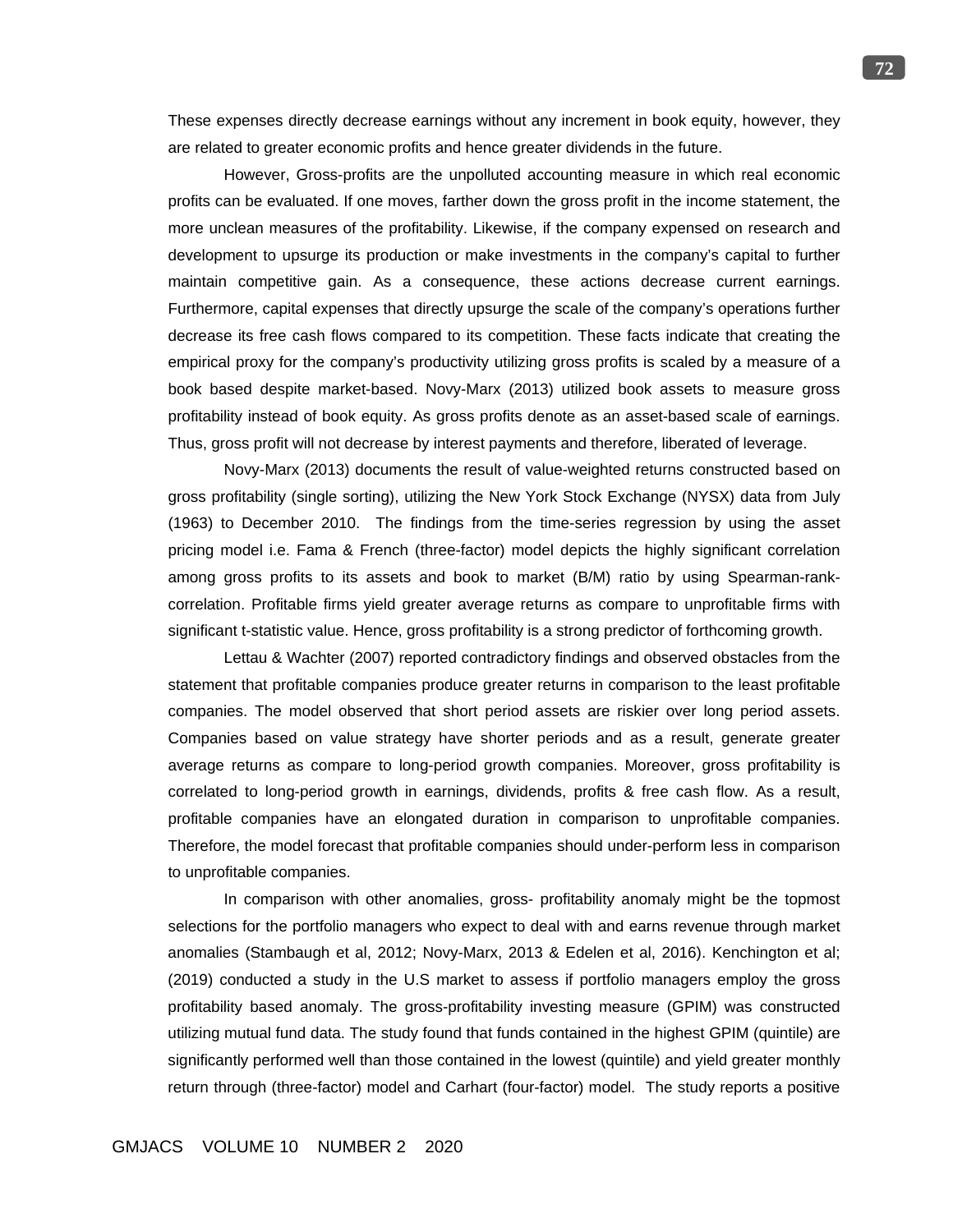association among GPIM and the future performance of the funds. Ball et al. (2015) report that operating profitability has the same power in predicting the stock's return to gross profitability. To check if the findings are robust as compare to other profitability measures, two stock level measures i.e. GPIM and OPIM of trend were formed. GPIM and OPIM depict the positive association with the fund performance by using the Carhart four-factor (alpha) model.

Foye (2018) extends prior research studies by analyzing the alternative profitability measures. Fama and French (2015) cite the study as the motivation, conducted by Novy-Marx (2013) for involving a profitability factor in their model. The primary analysis depicts that the respecified, Fama, and French (five-factor) model utilizing gross profit instead of operating profit reveals better elucidation of UK market equity. The findings depict that FF (five-factor) model utilizing gross profitability factor showed the greater r-square when portfolios sorted on size. The study constructed the portfolios based on profitability utilizing the operating profit (OP), net income (NI), gross profitability (GP) factor, and free cash flow (FCF). Moreover, the profitability measure (OP) utilized by FF (2015) has significantly less t-value as compare to gross profitability.

## **3.Research Methodology**

The research methodology explains the data collection, measurement of determinants, asset pricing models, statistical techniques in which gross profitability premium is tested using asset pricing models i.e. CAPM, FF (three-factor & five-factor) model, and portfolio construction.

### **3.1:Data and variables**

To empirically examine the gross profitability premium in Pakistan stock exchange, a dataset of all registered and non-registered companies is gathered from the period (2000-2018) through the "Thomson Reuters Data Stream" and Pakistan Stock Exchange (PSX). Both dead and alive, listed-delisted companies are to be taken to keep away from the survivorship bias (Kostakis et al., 2012). The gross profitability ratios are taken on the monthly frequency considering the selection criterion (t-1). Excess return is estimated on the current period at a time (t) and the market value (MV) is estimated taking the last period lag on a monthly basis at a time (t-1). Risk-free rate (6-months T-bills) are to be taken monthly at a time't'. Survivorship bias can be a very serious concern in predicting the stock returns as portfolios are developed with innate ex-post selection biases based on the accounting data which do not signify dealing strategies that are considered replicable ex-ante (Nagel, 2001). The empirical studies conducted by Banz & Breen (1986) and Davis (1996) exhibit that the results can be sensitive as it only includes firms that earn higher stock returns and disparate share of non-surviving companies are excluded from the data which may misinform the stock returns. The dependent variables in this study are an excess rate of return and explanatory variables in asset pricing models which involves CAPM, FF (three-factor & five-factor) models contains a market, size, value, profitability, and investment.

GMJACS VOLUME 10 NUMBER 2 2020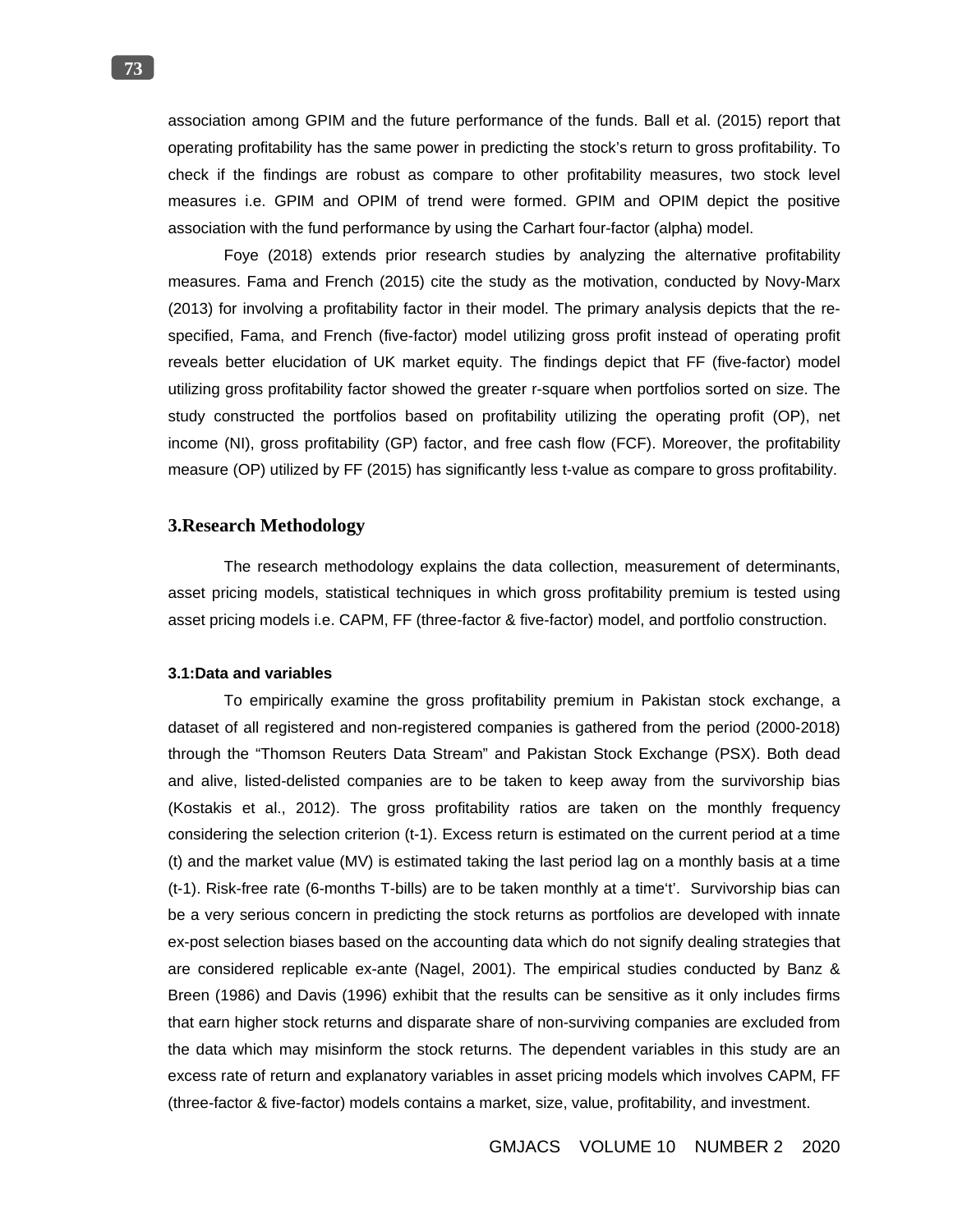## **3.2:Variables Estimation**

Portfolios returns are preferred over individual stocks returns because stocks in which investment is made individually contain unsystematic risk or company's specific risk for which there are challenges in determining the expected returns. Traditional acumen holds this sort of portfolio a well-diversified portfolio that can mitigate the idiosyncratic risk through diversification. However, this risk can be managed by building portfolios that are stable for a while (Campbell et al., 2001). The study utilized the portfolio approach in which discrete returns, gross profitability ratios, and market value are estimated every month. Data of all individual stocks registered and non-registered; listed and delisted (non-financial companies) in (PSX) are gathered for the estimation of discrete and market returns. Monthly returns are measured using a discrete returns approach. Discrete returns are defined as the value-weighted aggregate sum of individual asset returns in a portfolio in which weights are assigned on all assets which exhibit the contribution of a portfolio from total investment in a particular asset. Additionally, discrete returns are a more appropriate approach to examining cross-sectional asset returns (Campbell et al., 1997). The data for the estimation of market value (MV) and gross profitability is collected from "Thomsen Reuters Data Stream."

### *3.3:Gross Profitability Measure*

Following the empirical studies documented by Novy-Marx (2013) & Kenchington et al; (2019), gross profitability is calculated as revenue (R) less the cost of good-sold (COGS) ascended by assets.

$$
\frac{Gross\ Profits}{Assets} = \frac{Revenue\ (R) - Cost\ of\ Good\ Sold\ (COGS)}{Total\ Assets}
$$

Decile portfolios are constructed at the end of every year i.e. June (t) by utilizing (PSX) as sorting criteria based on gross profitability at (t-1). Then value-weighted (VW) average returns decile portfolios are computed from year July (t) to June (t+1). Each portfolio is rebalanced at year June (t+1). Data of total revenue with mnemonic codes (WC01001), mnemonic code (WC01051)-cost of goods sold (COGS), and mnemonic code-(WC02999) are gathered from "Thomson Reuters Data Stream" and utilized for gross profitability.

### *3.4:Construction of Portfolio & Sorting Criteria*

Following the study of Novy-Marx (2013), stock returns are sorted monthly at the time (t) into deciles based on the stock's gross profitability ratio at a time (t-1) monthly. Market value (mv) on a monthly basis at a time (t-1) is sorted to calculate the portfolio returns at the period (t). Portfolio returns are measured monthly in which single sorting technique or post ranking stock returns are adopted. Decile portfolios are constructed as they contribute greater division of sorting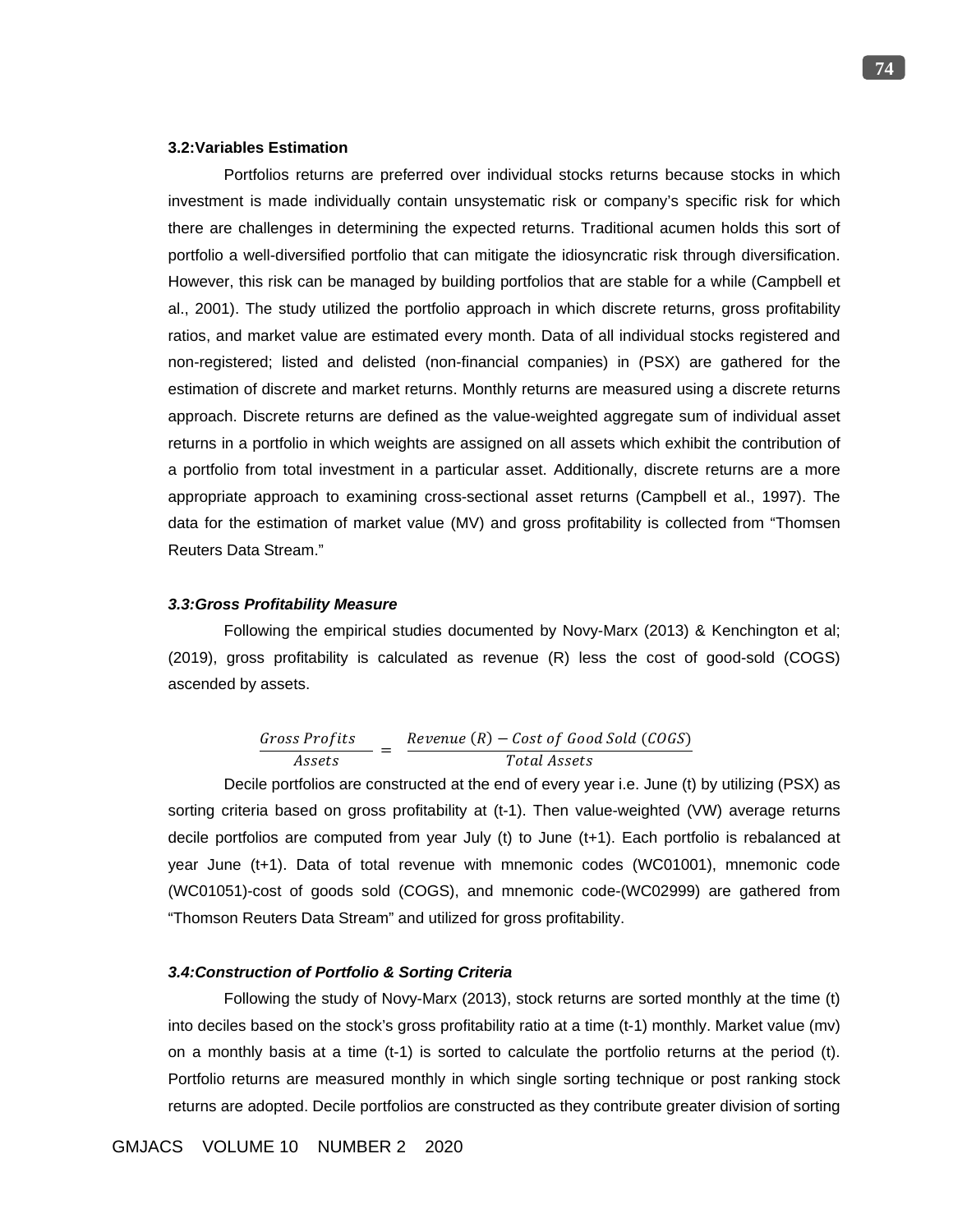criteria in comparison with percentile portfolios (Fama, & French, 1993). Decile portfolios assist in constructing the more effective and diversified portfolios. Stocks are ranked in ten decile portfolios i.e. from P1 to P10. Portfolio (P1-P10) represents the stocks with a low value of gross profitability to the highest values. Then the two sorts of portfolios i.e. equally (EW) and valueweighted (VW) gross profitability based portfolios are developed to examine the robustness of the sorted portfolio (Kostakis et al., 2012). Value weighted returns are computed to find all stock's weights in a portfolio. The gross profitability based portfolio is assessed and tested using asset pricing models.

### *3.5:Estimation Techniques*

In this study, the first decile portfolios of the companies are constructed for analysis of time- series. To analyze the gross profitability anomaly through asset pricing models, generalized method of moments (GMM) and Wald Test are utilized. The Time-series technique is applied that is centered on regressing the additional return portfolio on a single or multifactor explanatory variable over a period (Black et al., 1972). This regression method reflects only a single factor over a different period. In the time series technique, the test needs factors which are also returned. FF (1993) applied the time series technique to assess the stock's returns performance. Hence, verified that intercept in the time series can be utilized by asset pricing models for estimating stock's return performance. Slopes utilized in the time series regression are the risk factors that can capture the stock's return performance. To estimate methods, Generalized Methods of Moments (GMM) are utilized grounded on the method of Newey and West (1987). GMM is employed to estimate the 'W' termed as weighting matrix estimator which can tackle the statistical problems like autocorrelation and heteroskedasticity in the asset returns which are nonnormally distributed (Cochrane, 2005). GMM is a framework in which parameters are estimated as a sample mean that includes the model misspecification in the distribution theory and then evaluates the model by observing at the errors of pricing. The alphas of the expected stock returns are measured using GMM. Walt test is applied, to examine the joint significance of intercepts (alpha) or pricing error and also to test that all intercepts that are jointly significance equivalent to zero under the null hypothesis (Cochrane, 2005).

## **4.Data Analysis & Findings**

### *4.1:Descriptive Statistics*

In this section, first descriptive statistics of two sorts of portfolios i.e. equally (EW) and value-weighted (VW) gross profitability-based portfolios are developed to examine the robustness of the sorted portfolio. Equally Weighted & Value Weighted excess returns are considered as the annualized average returns (monthly) of the EW & VW portfolio. Portfolio (P1-P10) represents the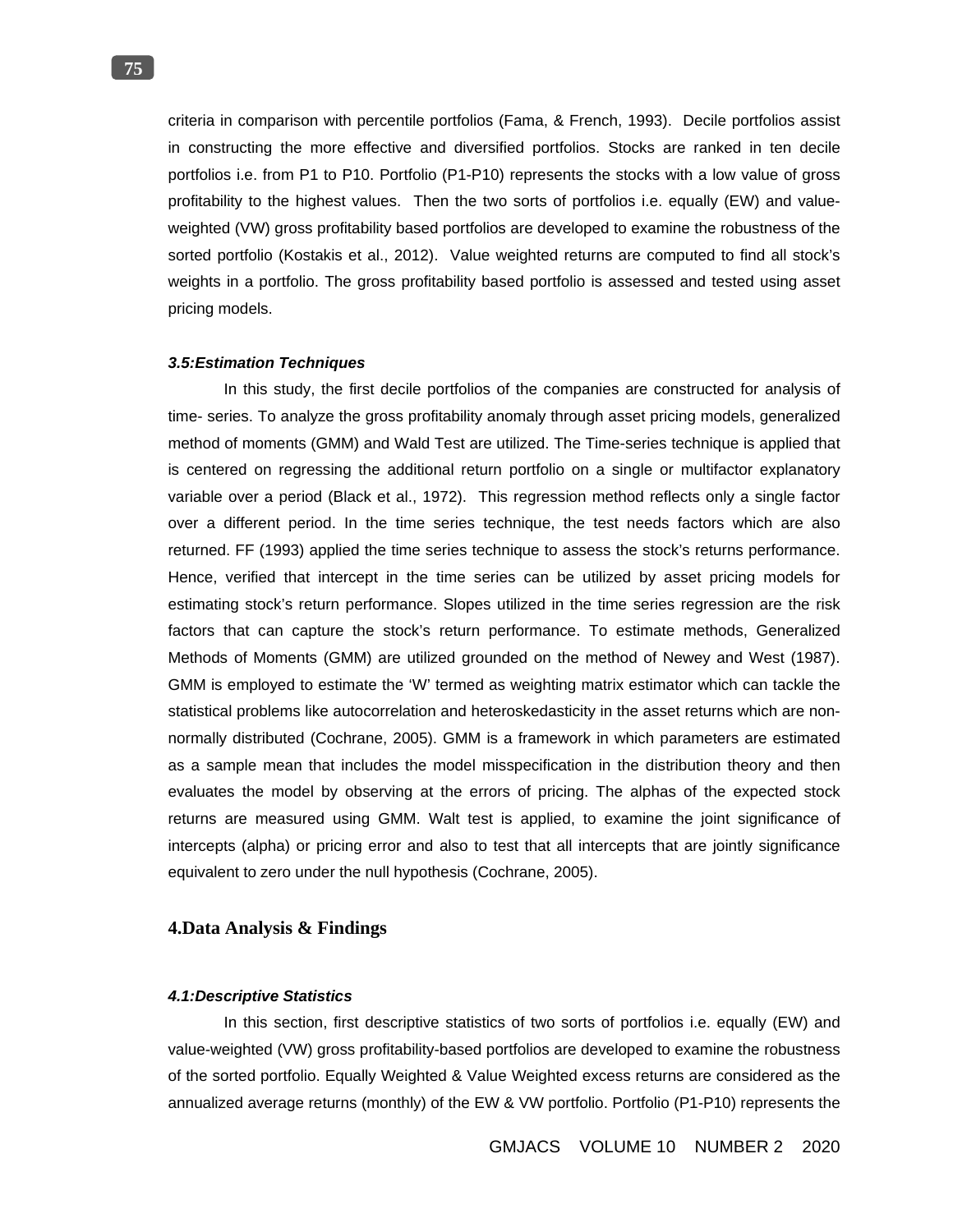stocks with a low value of gross profitability to the highest values. The t-statistic is utilized to the differences among the largest decile portfolio (P10) and the smallest decile portfolio to assess if the extreme portfolios perform differently or not. The difference (P10-P1) represents the spread level among the largest gross profitability portfolio P10 and the smallest gross profitability portfolio P1. In the last column, t-values of hedge portfolios are represented. The findings of equally weighted (EW) and value-weighted (VW) excess returns depicts monotonically growing return trends and significant deviation among decile portfolios denoting the importance of gross profitability as a sorting criterion.

 The descriptive statistics of equally (EW) and value-weighted (EW) decile portfolios are formed based on gross profitability are reported in table 1. The table-1 represents descriptive statistics of all gross profitability portfolios from the period of January 2000- December 2018. The results report that EW and VW excess returns of the decile portfolios which are sorted based on gross profitability exhibit a monotonic increasing trend of returns and observe a substantial variation among all portfolios presenting the importance of gross profitability as a sorting criterion. However, there is no specific size pattern among gross profitability portfolios. The results depict that P1 (low value of gross profitability) involves shares with relatively lowest market value and exhibit significantly higher value i.e. (1.25) of CAPM beta (highly risky) as compare to portfolios P10 (higher value of gross profitability) have a lower beta value of (0.75) indicating less risky. The results of EW & VW excess returns depicts that portfolio (P10) yields higher average returns 0.40% p.a. and 0.25% p.a. than the portfolio (P1) yields lower returns of 0.27% p.a. and 0.15% p.a. respectively. However, the CAPM model implies that P1 would expect to earn higher returns as compared to the P10 portfolio. Thus, the result shows portfolio (P10) yield greater returns than the portfolio (P1). Also, the spread level (P10-P1) of EW and VW excess returns among the largest and smallest gross profitability portfolio are statistically significant with the returns of 0.13% (1.80) and 0.10% (2.21) respectively. Therefore, contradictory to the CAPM implication, it can be determined that gross profitability is a significant consideration in the portfolio analysis for the investors in their decision making.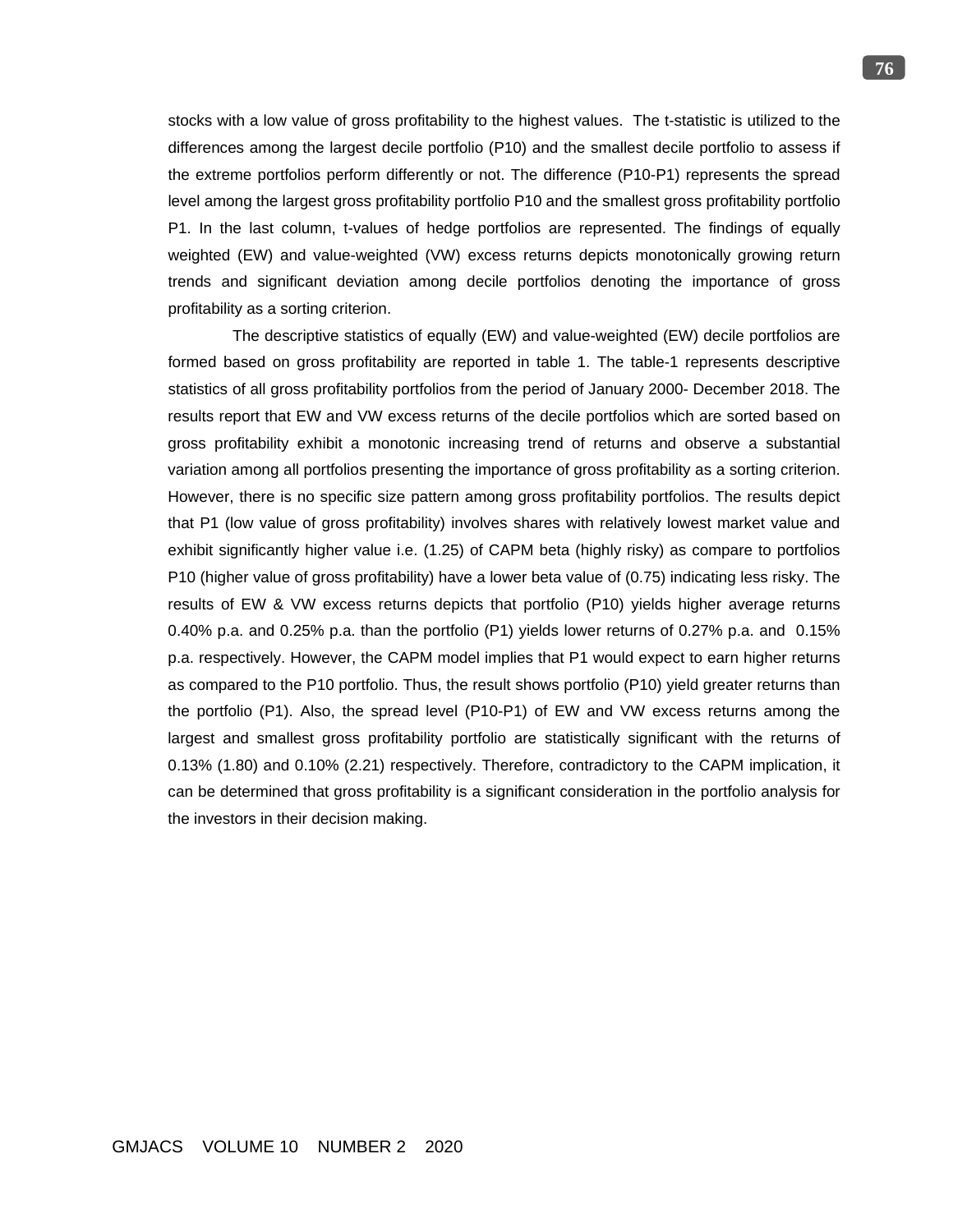|                                                | P <sub>1</sub> | P <sub>2</sub> | P3    | P <sub>4</sub> | P <sub>5</sub> | P <sub>6</sub> | P7    | P <sub>8</sub> | P <sub>9</sub> | P <sub>10</sub> | P <sub>10</sub> -<br>P <sub>1</sub> | t-test   |
|------------------------------------------------|----------------|----------------|-------|----------------|----------------|----------------|-------|----------------|----------------|-----------------|-------------------------------------|----------|
| EW<br><b>Excess</b><br>Returns (% p.a.)        | 0.27           | 0.28           | 0.29  | 0.28           | 0.25           | 0.28           | 0.31  | 0.31           | 0.35           | 0.40            | 0.13                                | $1.80*$  |
| <b>VW</b><br><b>Excess</b><br>Returns (% p.a.) | 0.15           | 0.15           | 0.17  | 0.29           | 0.18           | 0.20           | 0.17  | 0.22           | 0.19           | 0.25            | 0.10                                | $2.21**$ |
| MV (Rs. mn)                                    | 0.062          | 0.093          | 0.130 | 0.118          | 0.156          | 0.147          | 0.150 | 0.313          | 0.370          | 0.873           | 0.812                               | 16.76    |
| CAPM <sub>B</sub>                              | 1.25           | 1.08           | 1.06  | 1.11           | 0.87           | 1.08           | 0.77  | 1.00           | 0.90           | 0.75            | $-0.49$                             | $-20.58$ |

**Table 1 Performance and features of decile portfolios based on Gross Profitability**

*Table 1 presents the characteristics of gross profitability in the decile portfolio from January 2000 – December 2018. All stocks which are listed on the (PSX) are sorted monthly at a time (t) based on gross profitability values in ascending order. Gross profitability values are measured by utilizing the rolling window of 60 observations (monthly) and are allocated in ten decile portfolios i.e. from P1 to P10. Portfolio (P1-P10) represents the stocks with the lowest gross profitability values to the highest gross profitability values. Portfolios' excess returns are measured at month (t+1) in which single sorting technique or post ranking stock returns is presented and each portfolio is rebalanced (monthly basis). P10-P1 denotes the spread level. EW and VW (excess returns) denote annualized average returns (monthly) of both portfolios i.e. equally weighted and value-weighted. MV (Rs. mn) presents the stock's average market value contained in all portfolios. CAPM beta shows volatility measures against market risk and is an estimate of (VW) portfolio's returns. The t-statistics (last column) reports the Wald test*  results denoting the null hypothesis of no mean difference among the portfolio's (P1 & P10) *characteristics. single (\*) indicates t-values significance at 10% and (\*\*) indicates 5% and (\*\*\*) at 1% significance level respectively.*

### *4.2:Risk-adjusted performance (Asset Pricing Models)*

The descriptive statistics in the above table exhibit that risk premium is correlated with portfolios that are constructed based on gross profitability. Risk-adjusted abnormal performances of the EW and VW portfolios are estimated by utilizing three known asset pricing models. CAPM (Jensen's alpha), Fama & French's (three-factor alpha, and five-factor alpha) are considered. To analyze the Risk-adjusted abnormal performance through asset pricing models, generalized method of moments (GMM) and Wald Test are utilized grounded on the method of Newey and West (1987).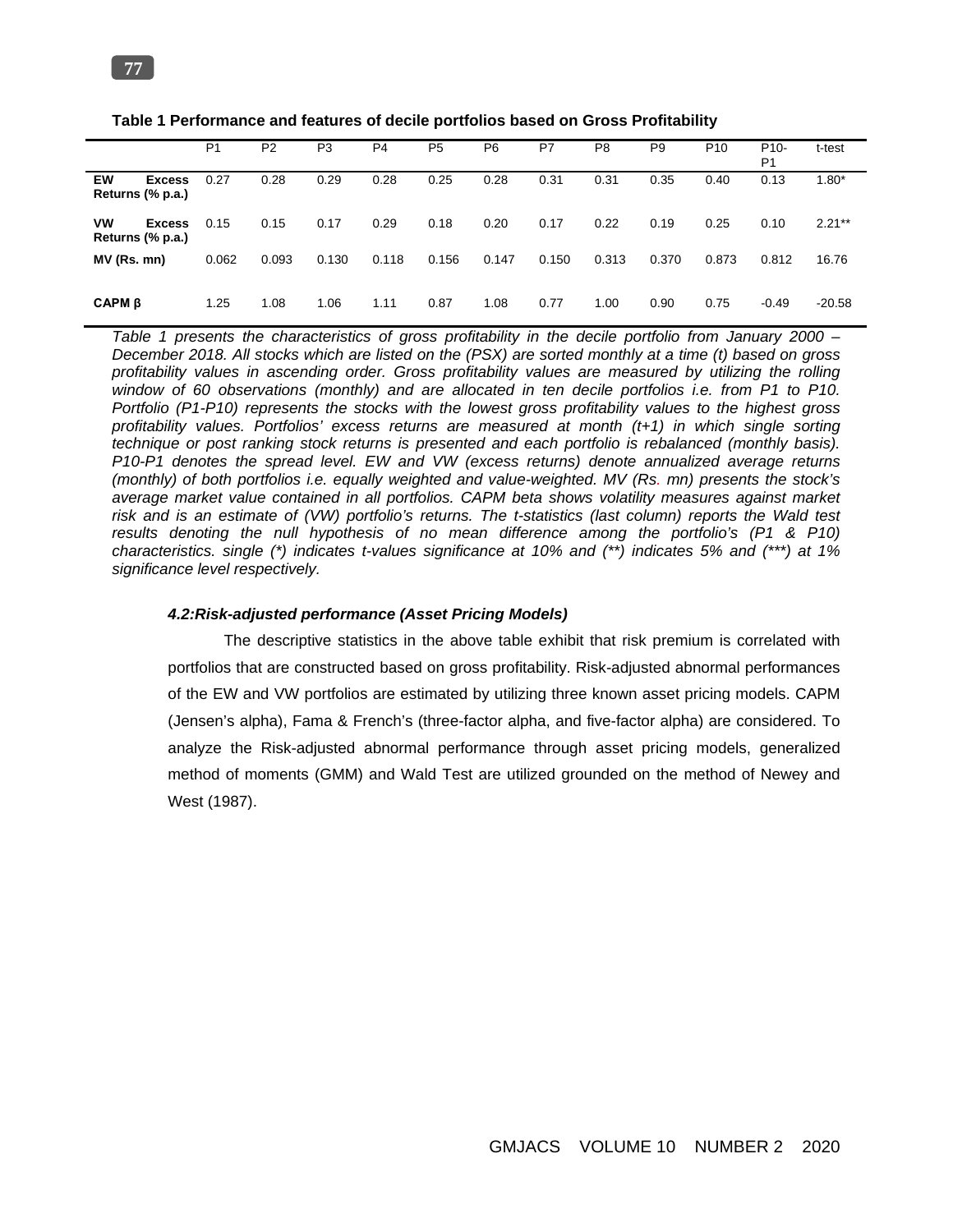|                 | P <sub>1</sub> | P <sub>2</sub> | P <sub>3</sub> | <b>P4</b>         | P <sub>5</sub> | P <sub>6</sub>                        | P7          | P <sub>8</sub> | P <sub>9</sub> | <b>P10</b>   | P <sub>10-P1</sub> | <b>Wald-</b> |
|-----------------|----------------|----------------|----------------|-------------------|----------------|---------------------------------------|-------------|----------------|----------------|--------------|--------------------|--------------|
|                 |                |                |                |                   |                |                                       |             |                |                |              |                    | <b>Test</b>  |
| <b>CAPM</b>     | 0.46           | 0.67           | 1.37           | 5.51              | 5.47           | 8.11                                  | 13.40       | 12.72          | 18.52          | 18.04        | 17.58              | 47.26        |
| Alpha           | (0.05)         | (0.08)         |                |                   |                | $(0.21)$ $(0.86)$ $(1.08)$ $(1.72)^*$ | $(2.56)$ ** | $(3.07)$ ***   | $(3.34)$ ***   | $(3.90)$ *** | $(1.77)^*$         | [0.00]       |
| FF <sub>3</sub> | 4.03           | 3.42           | 4.14           | 7.83              | 3.82           | 9.16                                  | 13.89       | 12.71          | 19.05          | 17.82        | 13.78              | 32.33        |
| Alpha           | (0.33)         | (0.35)         |                | $(0.52)$ $(1.03)$ | (0.60)         | (1.59)                                | $(2.14)$ ** | $(2.47)$ **    | $(2.75)$ ***   | $(3.10)$ *** | $(2.08)$ **        | [0.00]       |
| FF <sub>5</sub> | 0.32           | 2.01           | 3.79           | 7.49              | 5.40           | 8.42                                  | 16.15       | 13.76          | 19.40          | 18.63        | 18.31              | 32.46        |
| Alpha           | (0.02)         | (0.20)         | (0.45)         | (0.94)            |                | $(0.81)$ $(1.38)$                     | $(2.39)$ ** | $(2.54)$ **    | $(2.64)***$    | $(3.10)$ *** | $(1.92)^*$         | [0.00]       |

**Table 2 Jensen Alphas of Equally-Weighted (EW) Portfolios – Gross Profitability**

*Table 2 reports the risk-adjusted performance of the equally-weighted gross profitability in the decile portfolio from January 2000 – December 2018. All stocks which are listed on the (PSX) are sorted monthly at a time (t) based on gross profitability values in ascending order. (P1-P10) represents the stocks with the lowest gross profitability values to the highest gross profitability values. Each portfolio is rebalanced (monthly basis). P10-P1 denotes the spread level. CAPM (Jensen's alpha), Fama & French's (three-factor alpha & five-factor alpha) are alpha estimates (annualized). The chi-square t-statistics (last column) reports the Wald test results denoting the null hypothesis of ten portfolios intercepts (alphas) are jointly equivalent to zero under the null hypothesis. P-values are reported in square brackets. The tstatistics are given in parentheses i.e. single (\*) indicates t-values significance at 10% and (\*\*) indicates 5% and (\*\*\*) at 1% significance level respectively.*

### **4.3:Equally Weighted (EW) Portfolios**

The alphas estimation and the equally weighted (EW) gross profitability-based decile portfolios are reported here. Table 2 depicts the alphas of equally-weighted portfolios ranges from (P1 to P10) constructed based on gross profitability from January 2000 – December 2018. Portfolio P10, that contains the stocks exhibiting the highest positive gross profitability yields an annualized CAPM (Jensen's alpha) of 18.04% p.a. (t-value= 3.90), FF (three factor-alpha) of 17.82% p.a. (t-value=  $3.10$ ), FF (five factor-alpha) of 18.63% p.a. (t-value =  $3.10$ ). Whereas portfolio P1 involves the stocks with the necessary features of lowest gross profitability values yields the lowest alpha value of 0.32% under the FF (five-factor) model. The findings reveal that the spread level (P10-P1) is statistically significant for asset pricing models at 10% and 5% significance level and yields an annualized CAPM (Jensen's alpha) of 17.58 % p.a. (t-value = 1.77), FF (three-factor & five-factor alpha) are 13.78% p.a. (t-value =2.08) and18.31 % p.a.(tvalue= 1.92) respectively. The Wald test values reveal that cross-sectional deviations of returns exist among the equally-weighted portfolios (P10-P1) constructed based on gross profitability since the p-values are less than 0.05. Further, table 2 exhibits the significant evidence that gross profitability anomaly exists. The results depict the significant evidence that the gross profitability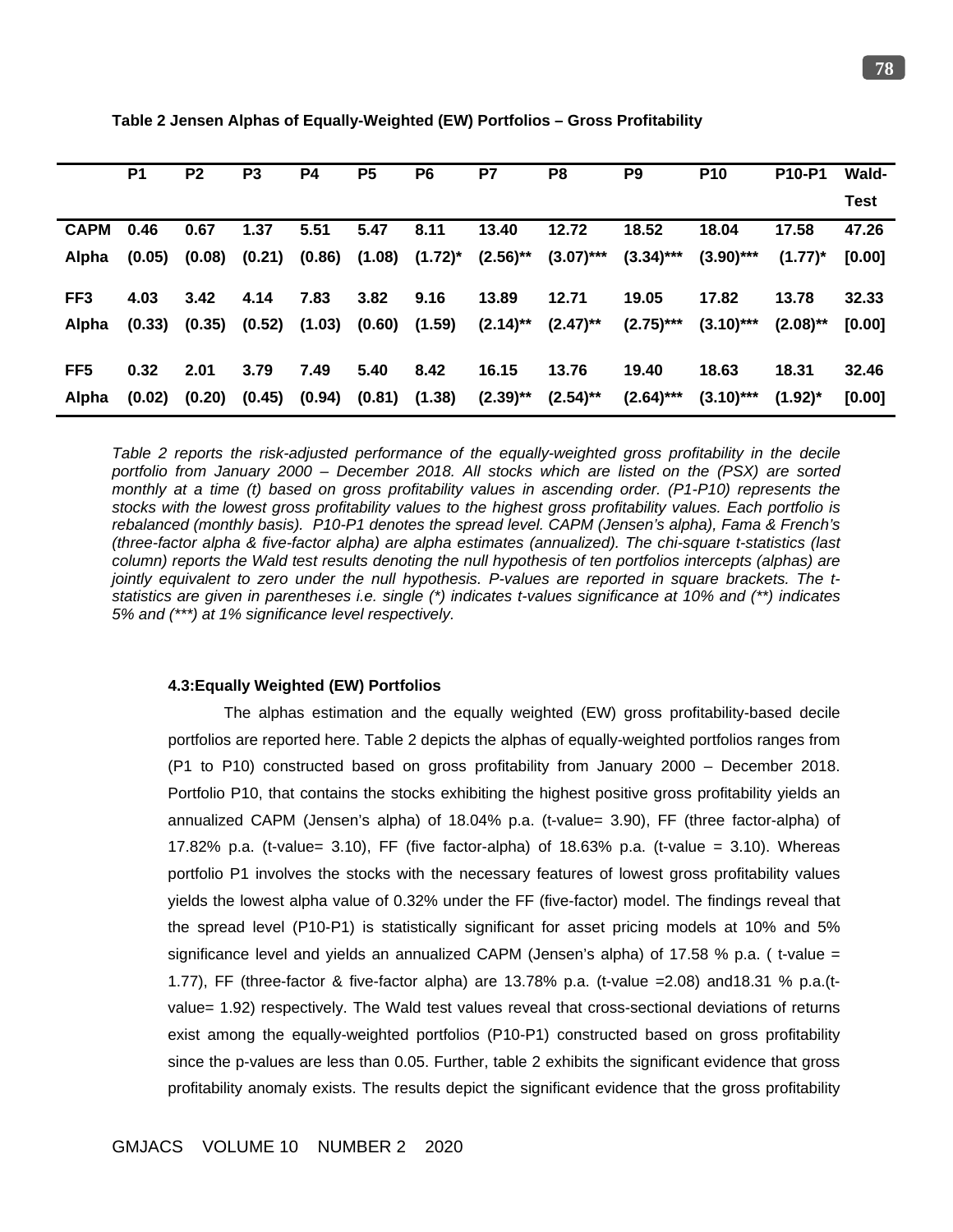premium is priced in the (PSX). The Wald-test results of the estimated intercepts (alphas) are significant as a null hypothesis of ten portfolios intercepts (alphas) jointly equivalent to zero has been rejected. The overall findings of the EW portfolios by using three asset pricing models are found to be statistically significant. Even after analyzing the risk-adjusted factors in (EW) returns, the outcomes documented in descriptive statistics in table 1 remains intact and provides evidence of gross profitability premium in (PSX). Hence, it can be concluded from the results that all three asset pricing (CAPM, FF- three & five-factor) models are inefficient or misspecified models in (PSX) and there are other factors such as gross profitability for the prediction of the stocks. Hence, the finding gives strong evidence of gross profitability within EW returns.

|             | <b>P1</b> | P <sub>2</sub> | P <sub>3</sub> | <b>P4</b>   | P <sub>5</sub> | P <sub>6</sub> | P7        | P <sub>8</sub> | P <sub>9</sub> | P <sub>10</sub> | P10-P1      | Wald-       |
|-------------|-----------|----------------|----------------|-------------|----------------|----------------|-----------|----------------|----------------|-----------------|-------------|-------------|
|             |           |                |                |             |                |                |           |                |                |                 |             | <b>Test</b> |
| <b>CAPM</b> | $-15.15$  | $-10.94$       | $-8.76$        | 1.34        | $-3.32$        | $-5.83$        | $-2.24$   | $-2.34$        | $-2.56$        | $-1.09$         | 14.06       | 10.89       |
| Alpha       | $(-1.52)$ | $(-1.81)^*$    | $(-1.67)^*$    | (0.20)      | $(-0.66)$      | $(-1.06)$      | $(-0.53)$ | $(-0.61)$      | $(-0.44)$      | $(-0.28)$       | $(1.84)^*$  | [0.03]      |
| FF3 Alpha   | $-13.40$  | $-11.11$       | $-9.41$        | 3.27        | $-4.41$        | $-6.07$        | 0.51      | 0.05           | $-0.78$        | $-1.02$         | 12.38       | 6.97        |
|             | $(-1.09)$ | $(-1.52)$      | $(-1.42)$      | (0.39)      | $(-0.70)$      | $(-0.87)$      | (0.10)    | (0.01)         | $(-0.11)$      | $(-0.21)$       | $(2.89)***$ | [0.03]      |
| FF5 Alpha   | $-16.64$  | $-13.14$       | $-13.48$       | $-0.03$     | $-1.15$        | $-10.51$       | 2.49      | $-1.30$        | $-1.37$        | 1.07            | 17.71       | 11.15       |
|             | $(-1.29)$ | $(-1.73)^*$    | $(-1.96)$ **   | (-<br>0.00) | $(-0.17)$      | $(-1.51)$      | (0.45)    | $(-0.26)$      | $(-0.19)$      | (0.22)          | $(1.91)^*$  | [0.03]      |

# **Table 3 Jensen Alphas of Value-Weighted (VW) Portfolios – Gross Profitability**

Table 3 reports the risk-adjusted performance of the value-weighted gross profitability in the decile *portfolio from January 2000 – December 2018. All stocks which are listed on the (PSX) are sorted monthly at a time (t) based on gross profitability values in ascending order. (P1-P10) represents the stocks with the lowest gross profitability values to the highest gross profitability values. Each portfolio is rebalanced (monthly basis). P10-P1 denotes the spread level. CAPM (Jensen's alpha), Fama & French's (three-factor alpha & five-factor alpha) are alpha estimates (annualized). The chi-square t-statistics (last column) reports the Wald test results denoting the null hypothesis of ten portfolios intercepts (alphas) are jointly equivalent to zero under the null hypothesis. P-values are reported in square brackets. The tstatistics are given in parentheses i.e. single (\*) indicates t-values significance at 10% and (\*\*) indicates 5% and (\*\*\*) at 1% significance level respectively.* 

## **4.4:Value-Weighted (VW) Portfolios**

The alphas estimation and the value-weighted (VW) gross profitability-based decile portfolios are reported here. Table 3 depicts the alphas of value-weighted portfolios ranges from (P1 to P10) constructed based on gross profitability from January 2000 – December 2018. The findings reveal that the spread level (P10-P1) is statistically significant for asset pricing models at 1% and 10% significance level and yields an annualized CAPM (Jensen's alpha) of 14.06 % p.a. (t-value = 1.84), FF (three-factor & five-factor alpha) are 12.38% p.a. (t-value =2.89) and 17.71 % p.a. (t-value= 1.91) respectively. The Wald test values reveal that cross-sectional deviations of

GMJACS VOLUME 10 NUMBER 2 2020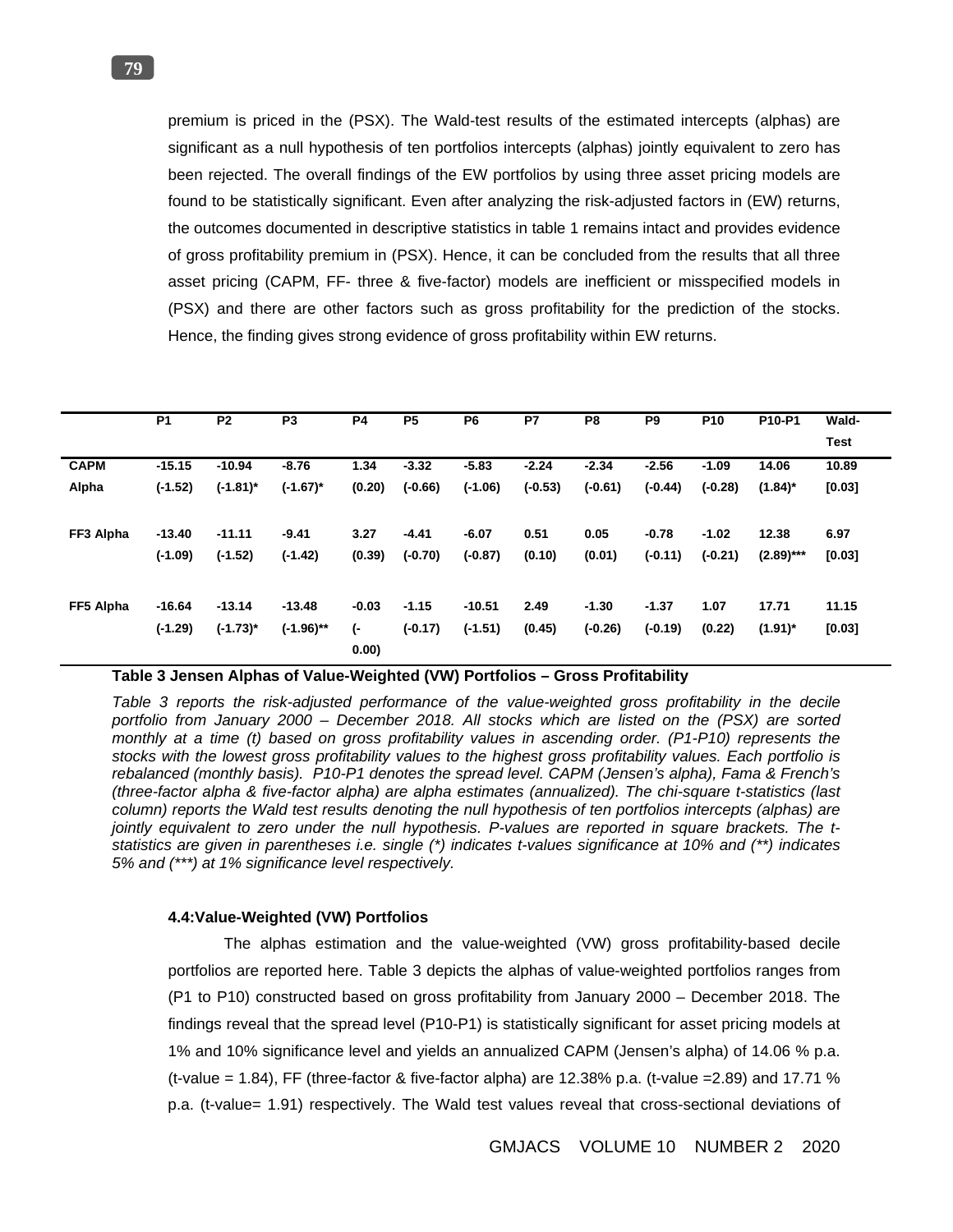returns exist among the value-weighted portfolios (P10-P1) constructed based on gross profitability since the p-values are less than 0.05. Table 3 exhibits the significant evidence that gross profitability anomaly exists. The results depict the significant evidence that the gross profitability premium is priced in the (PSX). The Wald-test results of the estimated intercepts (alphas) are significant as a null hypothesis of ten portfolios intercepts (alphas) jointly equivalent to zero has been rejected. The overall findings of the VW portfolios by using three asset pricing models are found to be statistically significant. Even after analyzing the risk-adjusted factors in (VW) returns, the outcomes documented in descriptive statistics in table 1 remains intact and provides evidence of gross profitability premium in (PSX). Therefore, it can be concluded from the results that all three asset pricing (CAPM, FF- three & five-factor) models are inefficient or misspecified models in (PSX) and there are other factors such as gross profitability for the prediction of the stocks. Thus, the overall findings depict that decile based gross profitability anomaly exists and yields higher returns in (PSX).

# **5.Conclusion**

To attain the objective of the study and to empirically examine the gross profitability existence and premium in Pakistan Stock Exchange (PSX), we utilize famous asset pricing models i.e. CAPM model, Fama & French (three-factor & five-factor) models.

The descriptive statistics of equally (EW) and value-weighted (EW) decile portfolios reveal the findings that the lowest gross profitability companies involve shares with relatively lowest market value exhibit significantly higher value of CAPM beta (highly risky) as compare to highest profitability companies having a lower beta value indicating less risky. The result of EW & VW excess returns depicts that the highest portfolio yields a high average return than the lower portfolio which yields lower returns. However, the CAPM model implies that P1 would expect to earn higher returns as compared to the P10 portfolio. The results support the critique document by Roll (1977) & Ross (1976) in which both claim that numerous X factors are associated with the systematic risk and not only one factor as elucidated by the CAPM model. Thus, the result shows portfolio (P10) yield greater returns than the portfolio (P1) and supports the evidence that gross profitability exists in (PSX). The results are consistent with the Novy-Marx (2013 in which they claim that profitable firms yield greater average returns as compare to unprofitable firms. Also, the spread level (P10-P1) of EW and VW excess returns among the largest and smallest gross profitability portfolio are statistically significant.

The risk-adjusted performance of the EW and VW portfolios reports that the spread level (P10-P1) is statistically significant under the asset pricing models. The Wald test values reveal that cross-sectional deviations of returns exist among the (EW) and (VW) portfolios (P10-P1) constructed based on gross profitability since the p-values are less than 0.05. The empirical time series analysis depicts the findings with significant evidence that gross profitability anomaly exists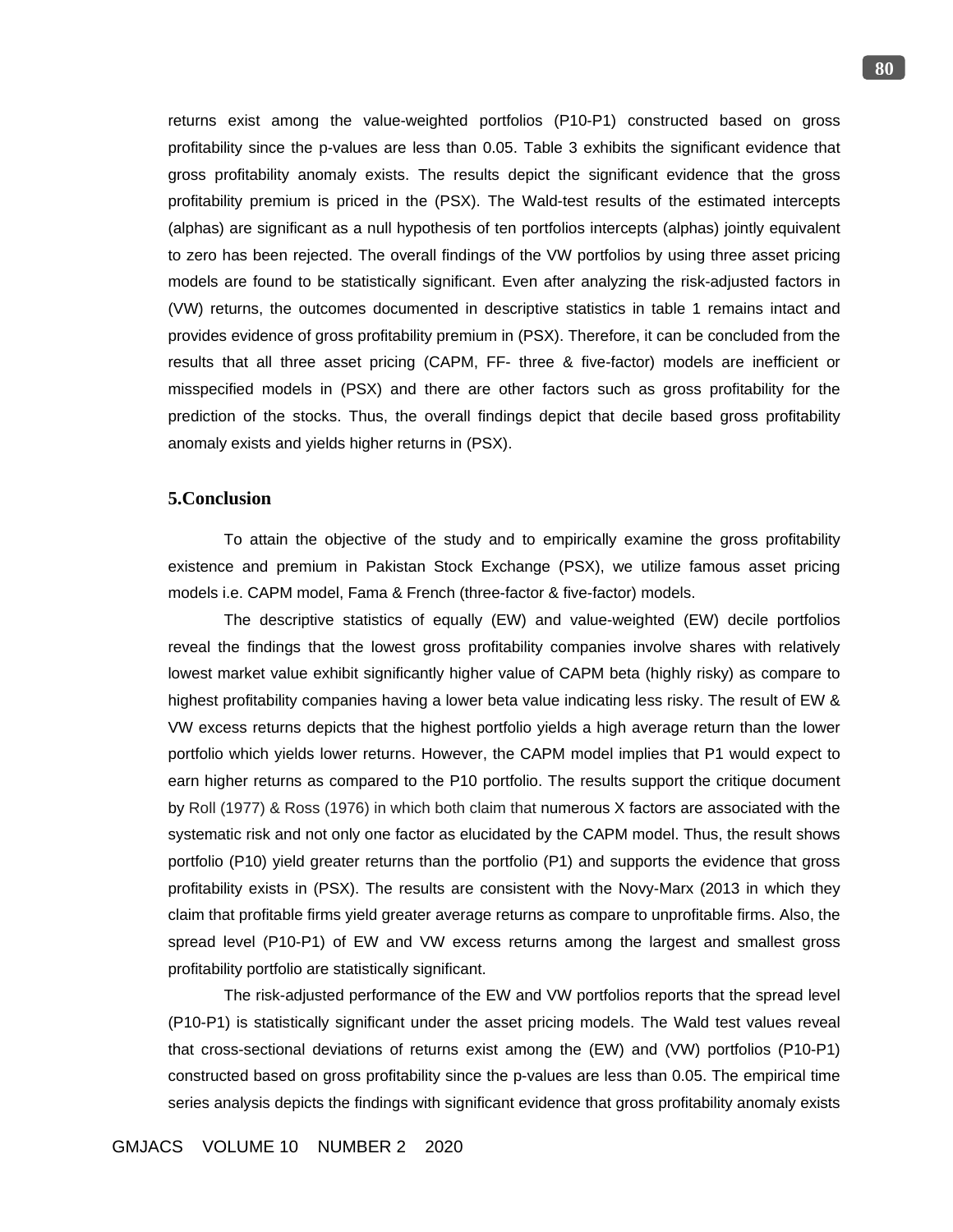in the (PSX). The Wald-test results of the estimated intercepts (alphas) are significant as a null hypothesis of ten portfolios intercepts (alphas) jointly equivalent to zero has been rejected overwhelmingly and report evidence that gross profitability is priced in the (PSX). The overall findings of the EW and VW portfolios by using three asset pricing models are found to be statistically significant. Hence, it can be concluded from the results that all three asset pricing (CAPM, FF- three & five-factor) models are inefficient or misspecified models in (PSX) as these models are unable to explicate the cross-sectional deviation in returns of the portfolio based on company's gross profitability and there are other factors such as gross profitability for the prediction of the stocks. Thus, the overall findings depict that decile based gross profitability anomaly exists and yields higher returns in (PSX). From the above results, it can be determined that gross profitability is a key factor in (PSX) returns because it captures cross-sectional deviation among the returns of the stock better than the models. Furthermore, the results can benefit investors in determining an applicable risk measure in forming well-diversified portfolios. The future research can be conducted in which decile portfolios are constructed based on different profitability measures utilizing the operating profit (OP), net income (NI), gross profitability (GP) factor, and free cash flow (FCF) by testing the asset pricing models in Pakistan and other developing economies to determine the robustness and predictive power of the stock return.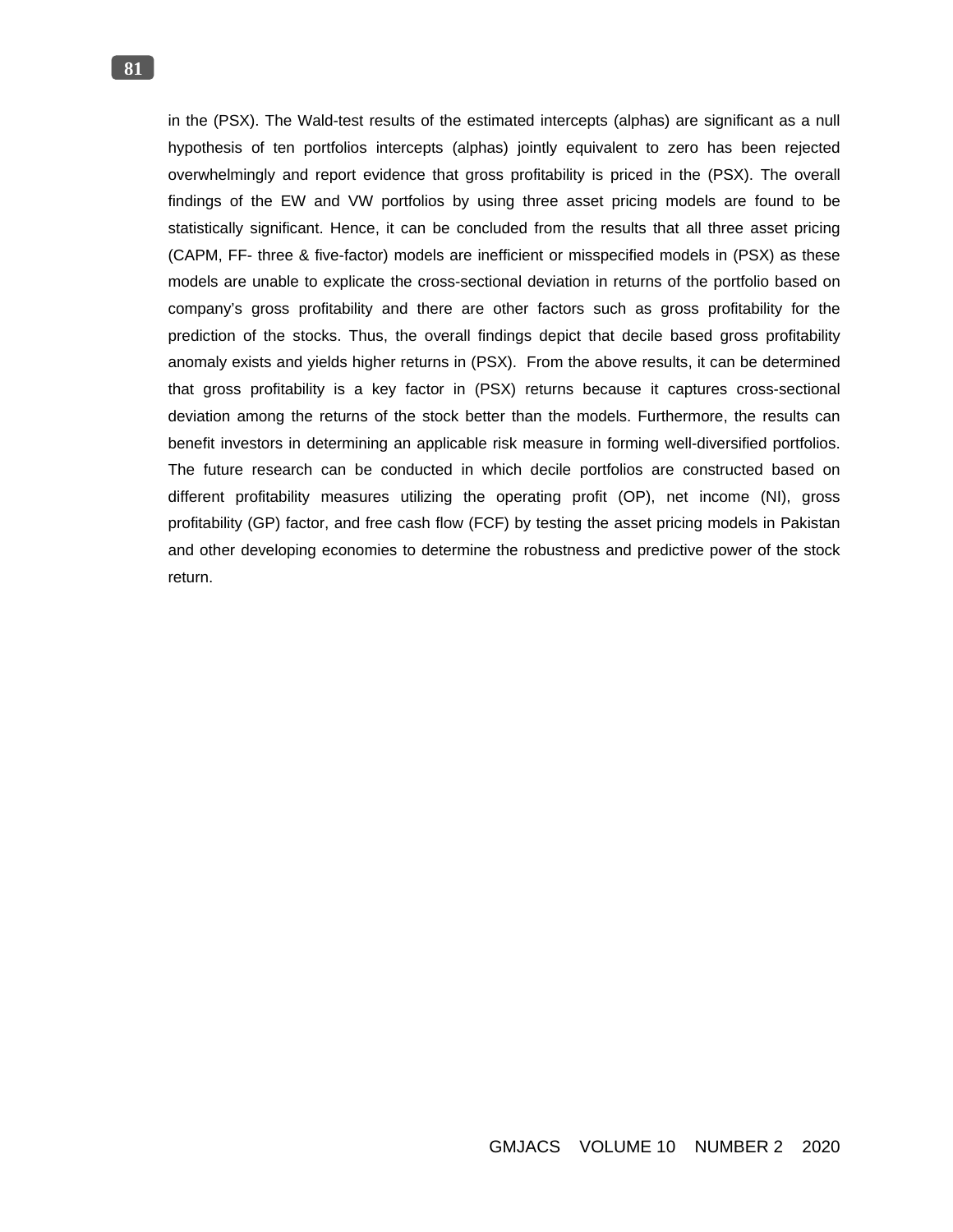## **References**

- Aharoni, G., Grundy, B., & Zeng, Q. (2013). Stock returns and the Miller Modigliani valuation formula: Revisiting the Fama French analysis. *Journal of Financial Economics*, *110*(2), 347-357.
- Avramov, D., & Chordia, T. (2006). Asset pricing models and financial market anomalies. *The Review of Financial Studies*, *19*(3), 1001-1040.
- Ball, R. (1978). Anomalies in relationships between securities' yields and yieldsurrogates. *Journal of financial economics*, *6*(2-3), 103-126.
- Banz, R. W. (1981). The relationship between return and market value of common stocks. *Journal of financial economics*, *9*(1), 3-18.
- Banz, R. W., & Breen, W. J. (1986). Sample‐dependent results using accounting and market data: some evidence. *The Journal of Finance*, *41*(4), 779-793.
- Basu. S. (1977). Investment performance of common stocks in relation to their price-earnings ratios: A test of the efficient market hypothesis. *The journal of Finance*, *32*(3), 663-682.
- Berk, J. B. (1995). A critique of size-related anomalies. *The Review of Financial Studies*, *8*(2), 275-286.
- Bhatti, U., & Hanif, M. (2010). Validity of capital assets pricing model: Evidence from KSE-Pakistan. *European Journal of Economics, Finance and Administrative Sciences*, (20).
- Jensen, M. C., Black, F., & Scholes, M. S. (1972). The capital asset pricing model: Some empirical tests.
- Campbell, J. Y., Lettau, M., Malkiel, B. G., & Xu, Y. (2001). Have individual stocks become more volatile? An empirical exploration of idiosyncratic risk. *The journal of finance*, *56*(1), 1-43.
- Carlson, M., Fisher, A., & Giammarino, R. (2004). Corporate investment and asset price dynamics: Implications for the cross‐section of returns. *The Journal of Finance*, *59*(6), 2577-2603.
- Carhart, M. M. (1997). On persistence in mutual fund performance. *The Journal of finance*, *52*(1), 57-82.
- Davis, J. L. (1996). The cross-section of stock returns and survivorship bias: Evidence from delisted stocks. *The Quarterly Review of Economics and Finance*, *36*(3), 365-375.
- Fama, E. F., & French, K. R. (1992). The cross‐section of expected stock returns. *the Journal of Finance*, *47*(2), 427-465.
- Fama, E. F., & French, K. R. (1993). Common risk factors in the returns on stocks and bonds. *Journal of*.
- Fama, E. F., & French, K. R. (2008). Dissecting anomalies. *The Journal of Finance*, *63*(4), 1653- 1678.
- Fama, E. F., & French, K. R. (2015). A five-factor asset pricing model. *Journal of financial economics*, *116*(1), 1-22.
- Fama, E. F., & MacBeth, J. D. (1973). Risk, return, and equilibrium: Empirical tests. *Journal of political economy*, *81*(3), 607-636.
- Foye, J. (2018). Testing alternative versions of the Fama–French five-factor model in the UK. *Risk Management*, *20*(2), 167-183.
- Frankfurter, G. M., & McGoun, E. G. (2001). Anomalies in finance: What are they and what are they good for?. *International review of financial analysis*, *10*(4), 407-429.
- Jagannathan, R., & Wang, Z. (1993). *The CAPM is alive and well* (No. 165). Federal Reserve Bank of Minneapolis.
- Kampman, T. (2011). Explaining Stock Returns: the CAPM, Fama-French Three Factor Model and Carhart's Four Factor Model. *Unpublished master's thesis). Tilburn University*.
- Kenchington, D., Wan, C., & Yüksel, H. Z. (2019). Gross profitability and mutual fund performance. *Journal of Banking & Finance*, *104*, 31-49.
- Kostakis, A., Muhammad, K., & Siganos, A. (2012). Higher co-moments and asset pricing on London Stock Exchange. *Journal of Banking & Finance*, *36*(3), 913-922.

Markowitz, H. M. (1978). Portfolio selection. *Wily, New York*.

Nagel, S. (2001). Accounting information free of selection bias: A new UK database 1953- 1999. *Available at SSRN 286272*.